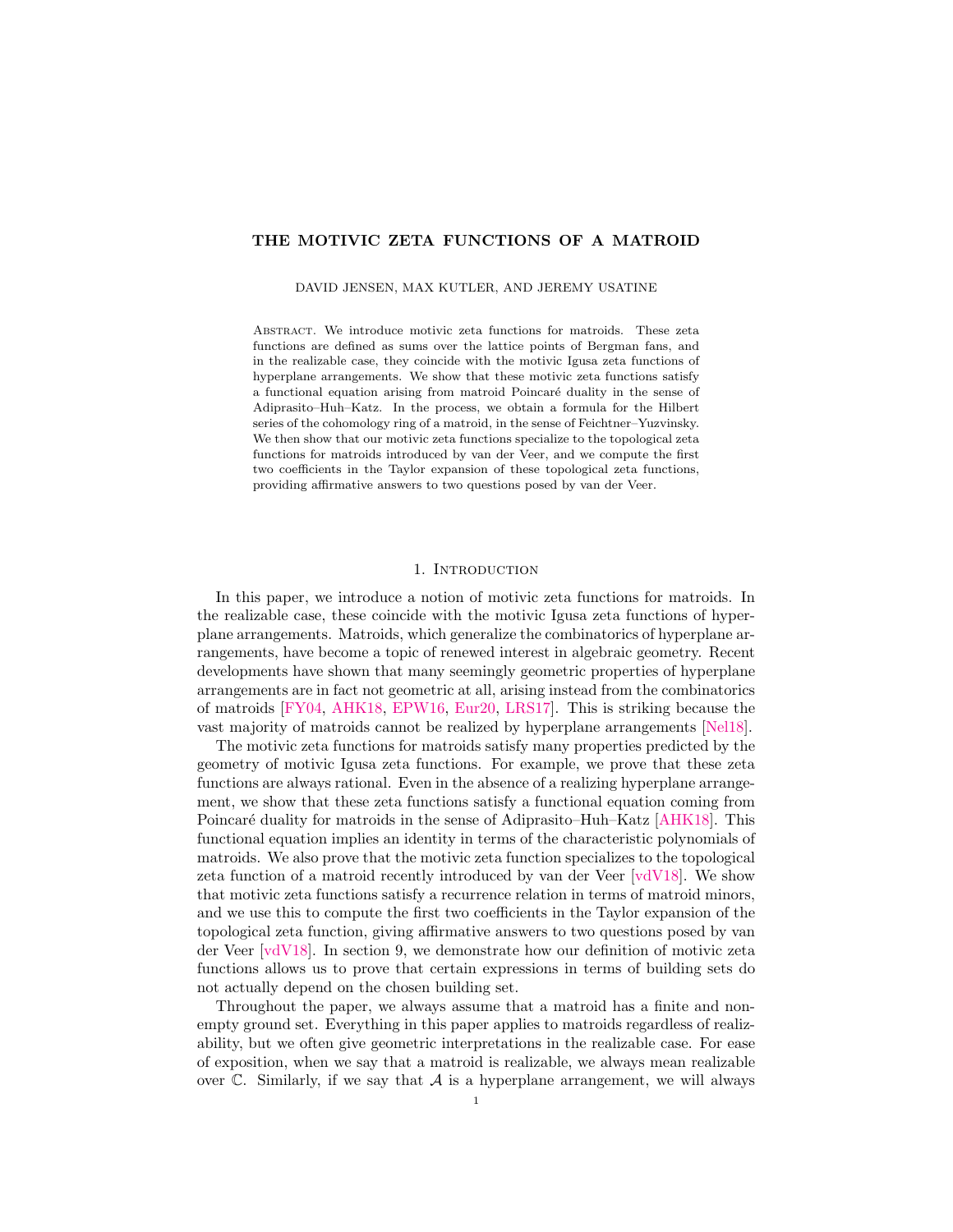mean that  $\mathcal A$  is a central essential hyperplane arrangement in some affine space over  $\mathbb{C}.$ 

1.1. The motivic zeta functions of a matroid. We now introduce motivic zeta functions of matroids. We refer the reader to [Definition 2.5](#page-6-0) and [Definition 3.4](#page-9-0) for the relevant notation.

<span id="page-1-0"></span>**Definition 1.1.** Let  $M$  be a matroid with ground set  $E$ . We define the **motivic** zeta function of M to be

$$
Z_M(q,T) = \sum_{w \in \mathbb{Z}_{\geq 0}^E} \chi_{M_w}(q) q^{-\operatorname{rk} M - \operatorname{wt}_M(w)} T^{|w|} \in \mathbb{Z}[q^{\pm 1}][\![T]\!],
$$

we define the **local motivic zeta function** of  $M$  to be

$$
Z^0_M(q,T)=\sum_{w\in\mathbb{Z}_{>0}^E}\chi_{M_w}(q)q^{-\operatorname{rk} M-\operatorname{wt}_M(w)}T^{|w|}\in\mathbb{Z}[q^{\pm 1}]\llbracket T\rrbracket,
$$

and we define the **reduced motivic zeta function** of  $M$  to be

$$
\overline{Z}_M(q,T) = \sum_{v \in \mathbb{Z}^E/\mathbb{Z} \mathbf{1}} \overline{\chi}_{M_v}(q) q^{-(\operatorname{rk} M - 1) - \overline{\operatorname{wt}}_M(v)} T^{\overline{|v|}} \in \mathbb{Z}[q^{\pm 1}][\![T]\!].
$$

**Remark 1.2.** See [Proposition 3.3](#page-9-1) below for a simple relationship between  $Z_M(q, T)$ ,  $Z_M^0(q,T)$ , and  $\overline{Z}_M(q,T)$ . Specifically, both  $Z_M(q,T)$  and  $Z_M^0(q,T)$  can be obtained from  $Z_M(q,T)$  by multiplying by explicit rational functions. Because of this, [The](#page-2-0)[orem 1.6](#page-2-0) and [Theorem 1.12](#page-4-0) below could be stated in terms of any of the three zeta functions, and our choices are based purely on elegance.

Remark 1.3. The motivic zeta function of a matroid is a strictly more refined invariant than its characteristic polynomial. To see this, we give an example in [section 8](#page-21-0) of a pair of matroids with the same characteristic polynomial but distinct motivic zeta functions. We also give an example of a pair of non-isomorphic matroids with the same motivic zeta function.

Remark 1.4. If a matroid contains a loop, then its characteristic polynomial is equal to zero. Thus the sum defining  $Z_M(q,T)$  (resp.  $Z_M^0(q,T)$ ,  $\overline{Z}_M(q,T)$ ) may be taken over those  $w \in \mathbb{Z}_{\geq 0}^E$  (resp.  $w \in \mathbb{Z}_{\geq 0}^E$ ,  $v \in \mathbb{Z}^E/\mathbb{Z}$ 1) where  $M_w$  (resp.  $M_w$ ,  $M_v$ ) is loopless.

We briefly explain why it is appropriate to call these "motivic" zeta functions. Let  $K_0(\textbf{Var}_{\mathbb{C}})$  denote the Grothendieck ring of complex varieties, let  $\mathbb{L} \in K_0(\textbf{Var}_{\mathbb{C}})$ denote the class  $[A_{\mathbb{C}}^1]$  of the affine line, and let  $\mathcal{M}_{\mathbb{C}}$  denote the ring obtained from  $K_0(\text{Var}_{\mathbb{C}})$  by inverting L. Kontsevich introduced "motivic integration" [\[Kon95\]](#page-27-6), a theory of integration modeled on integration over p-adic manifolds. In this motivic integration, the p-adic manifold is replaced by the so-called arc scheme of a complex variety, and the integrals take values in the localized Grothendieck ring  $\mathcal{M}_{\mathbb{C}}$ . Denef and Loeser then used motivic integration to define the motivic Igusa zeta function of a hypersurface (sometimes also called the naive motivic zeta function of Denef and Loeser) [\[DL98\]](#page-27-7). This zeta function is a power series with coefficients in  $\mathcal{M}_{\mathbb{C}}$ . The motivic Igusa zeta function specializes to both Igusa's local zeta function and the topological zeta function of Denef and Loeser. We refer to [\[DL01\]](#page-27-8) and [\[CLNS18\]](#page-27-9) for more information on the motivic Igusa zeta function and its applications.

If a matroid M is realized by a hyperplane arrangement A, then  $Z_M(\mathbb{L}, T)$  and  $Z_M^0(\mathbb{L}, T)$  are equal to the motivic Igusa zeta function and the motivic Igusa zeta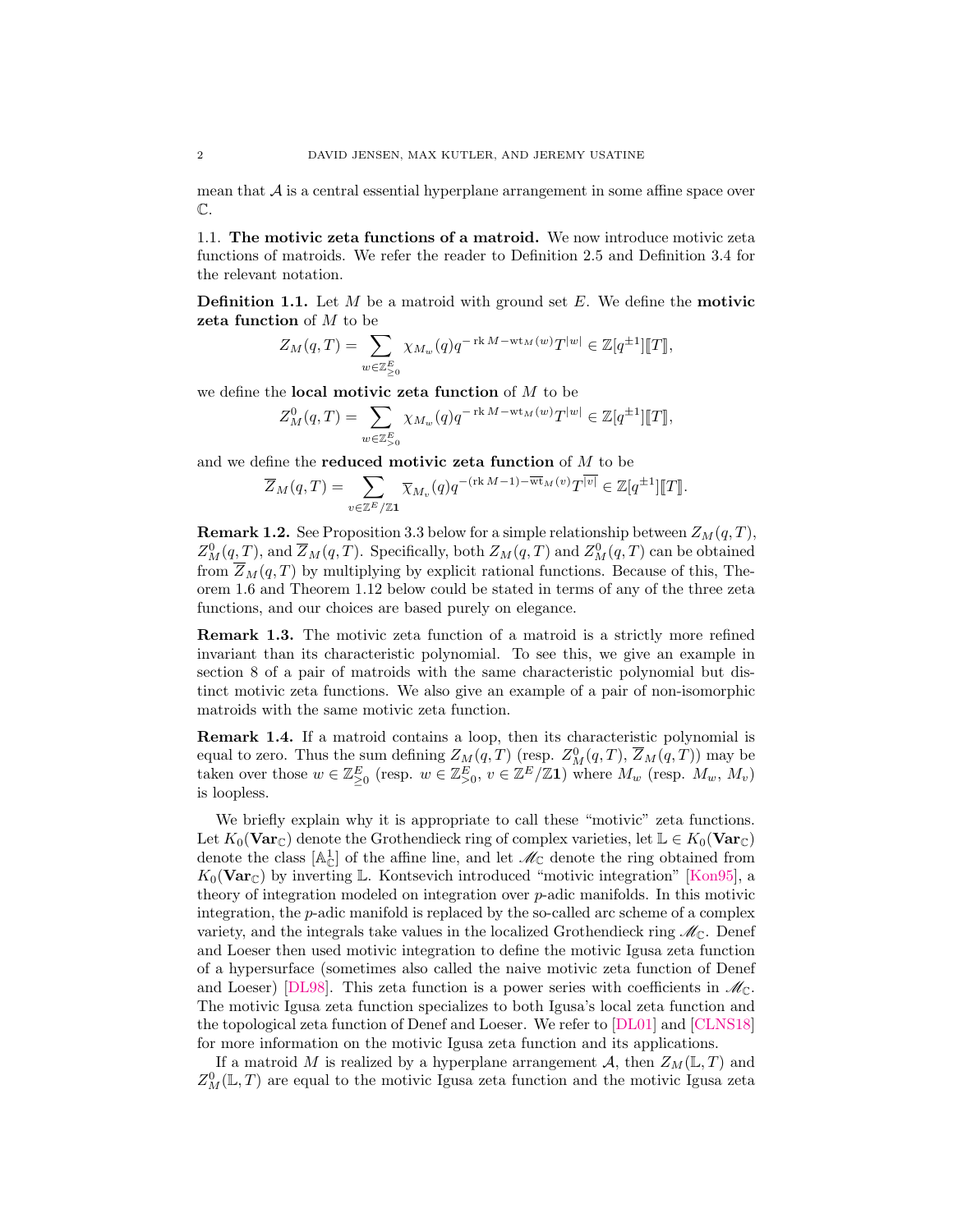function at 0, respectively, of the arrangement  $A$  [\[KU18,](#page-27-10) Theorem 1.7]. Similarly if  $\overline{A}$  is the projective arrangement obtained by projectivizing A, then  $\overline{Z}_M(\mathbb{L}, T)$ is equal to the motivic Igusa zeta function of  $\overline{A}$  (see [Remark 3.2\)](#page-9-2). Thus we call  $Z_M(q,T)$ ,  $Z_M^0(q,T)$ , and  $\overline{Z}_M(q,T)$  motivic zeta functions because, in the realizable case, they coincide with the motivic Igusa zeta functions of hyperplane arrangements.

1.2. Rationality of the motivic zeta functions. Whenever a new zeta function is introduced, it is reasonable to return to the Weil conjectures. Specifically, one should ask whether the zeta function is rational, find a functional equation induced by Poincaré duality, and conduct a careful analysis of the function's zeros and poles. In this paper, we study the first two of these questions. In [section 3,](#page-8-0) we prove the following.

**Theorem 1.5.** Let M be a matroid. The motivic zeta functions  $Z_M(q,T)$ ,  $Z_M^0(q,T)$ , and  $\overline{Z}_M(q,T)$  are all rational functions in q and T.

Indeed, [Theorem 3.1](#page-8-1) gives an explicit formula for each of these three functions as rational functions. In the realizable case, this formula agrees with that obtained by applying [\[DL01,](#page-27-8) Corollary 3.3.2] to the log resolution given by a wonderful model of the corresponding hyperplane arrangement. In particular, this corresponds to considering the wonderful model with respect to the "maximal building set". There are other wonderful models corresponding to other "building sets" [\[DCP95\]](#page-27-11), and these other building sets have been defined for non-realizable matroids by Feichtner and Kozlov [\[FK04\]](#page-27-12). In [section 9,](#page-22-0) we generalize our results to other building sets. In particular, [Theorem 9.5](#page-23-0) gives alternate formulas for  $Z_M(q,T)$ ,  $Z_M^0(q,T)$ , and  $\overline{Z}_M(q,T)$  as rational functions in terms of arbitrary building sets. These formulas provide a straightforward proof that certain expressions do not depend on the choice of building set. This illustrates another philosophical parallel with motivic integration, which is often used to prove that certain constructions in terms of log resolutions do not actually depend on the choice of log resolution.

1.3. A functional equation. The motivic Igusa zeta function of a projective hypersurface satisfies a certain functional equation [\[CLNS18,](#page-27-9) Chapter 7 Proposition 3.3.10]. The functional equation is in terms of a duality morphism  $\mathcal{M}_{\mathbb{C}} \to \mathcal{M}_{\mathbb{C}}$ introduced by Bittner [\[Bit04,](#page-26-1) Corollary 3.4], which can be thought of as a motivic incarnation of Poincaré duality [\[CLNS18,](#page-27-9) Chapter 2 Remark 5.1.9]. Our second main result shows that the reduced motivic zeta function of a matroid  $M$  satisfies this functional equation even when  $M$  is not realizable.

<span id="page-2-0"></span>Theorem 1.6. Let M be a matroid. The reduced motivic zeta function of M satisfies the functional equation

$$
\overline{Z}_M(q^{-1}, T^{-1}) = q^{\text{rk }M-1} \, \overline{Z}_M(q, T).
$$

The proof of [Theorem 1.6](#page-2-0) relies on the fact that certain polynomials  $\overline{P}_M^{\mathcal{F}}(q)$ , defined in [section 4,](#page-11-0) are palindromic. In [section 4,](#page-11-0) we give a proof of this fact which uses Poincaré duality for matroid cohomology, in the sense of Adiprasito– Huh–Katz [\[AHK18\]](#page-26-0). The relationship between the duality morphism  $\mathcal{M}_{\mathbb{C}} \to \mathcal{M}_{\mathbb{C}}$ and Poincaré duality for smooth projective varieties suggests that our functional equation is "morally" a consequence of matroid Poincaré duality. More precisely,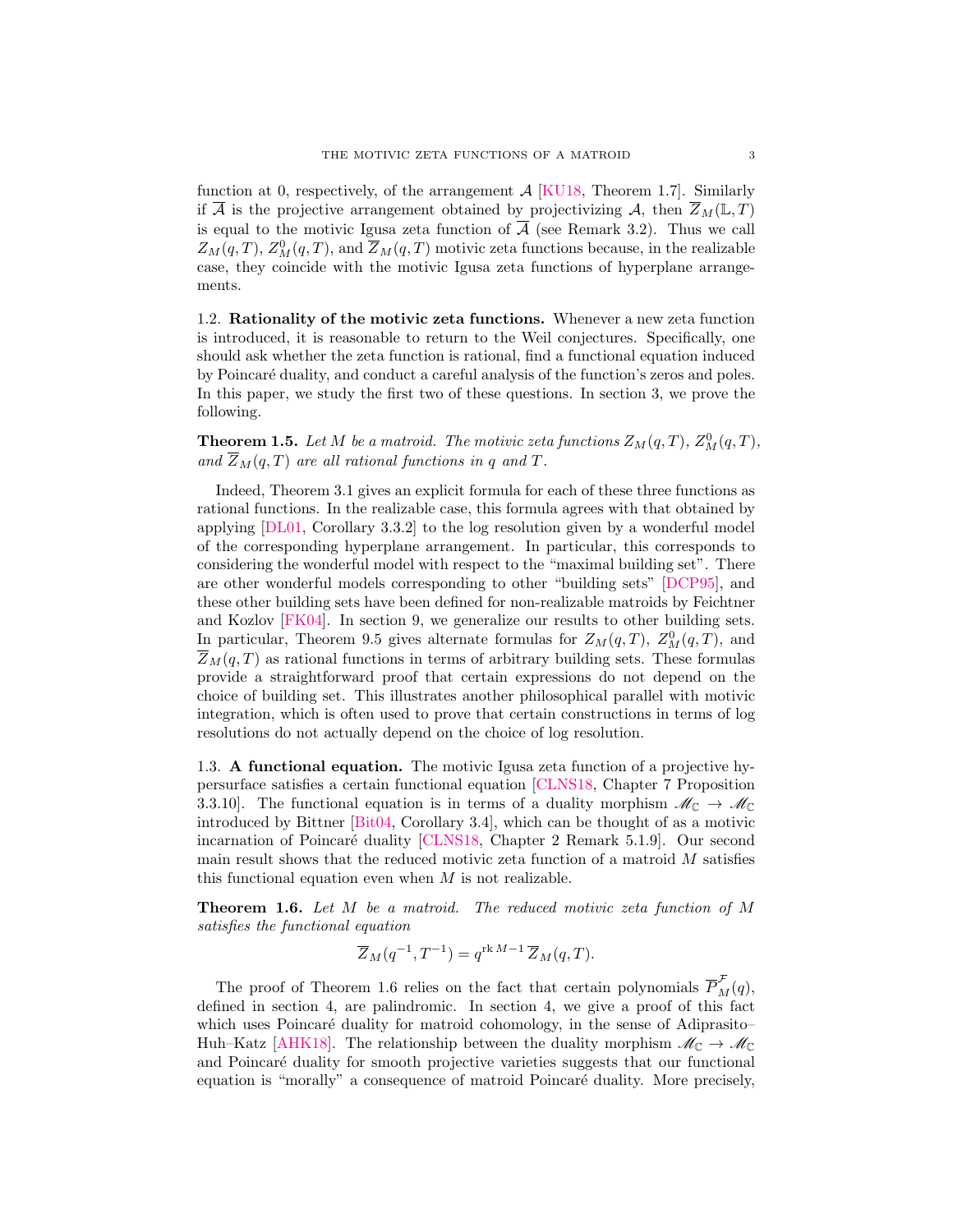this palindromicity is a consequence of the following relationship between the polynomials  $\overline{P}_{M}^{\mathcal{F}}(q)$  and the matroid cohomology algebras defined by Feichtner and Yuzvinsky [\[FY04\]](#page-27-0). (See [Definition 4.1](#page-11-1) and [Definition 4.3](#page-11-2) for the definitions of  $\overline{P}_M(q)$  and the matroid cohomology algebra  $D^{\bullet}(M)$ , respectively.)

<span id="page-3-0"></span>Theorem 1.7. Let M be a loopless matroid. Then

$$
\overline{P}_M(q^2) = \sum_{i \ge 0} \text{rk}_{\mathbb{Z}} D^i(M) q^i.
$$

We refer the reader to [Theorem 9.12](#page-25-0) for a generalization of [Theorem 1.7](#page-3-0) for arbitrary building sets.

The functional equation specializes to an identity involving the characteristic polynomials of matroids. We first set some notation. If M is a matroid on ground set E, then the lattice of flats  $\mathcal L$  of M has maximal element E and minimal element cl( $\emptyset$ ). Let  $\mathcal{N}(M)$  denote the **order complex** of  $\mathcal{L}_{>cl(\emptyset)}$ . In other words,  $\mathcal{N}(M)$  is the collection of flags of non-minimal flats of  $M$ . We also set

$$
\mathcal{N}^*(M) = \{ \mathcal{F} \in \mathcal{N}(M) \mid E \in \mathcal{F} \},\
$$

and

$$
\mathcal{N}^{\circ}(M) = \mathcal{N}(M) \setminus \mathcal{N}^*(M).
$$

In [\[DL98,](#page-27-7) [DL02\]](#page-27-13) Denef and Loeser use a specialization of a closely related motivic zeta function to define the motivic nearby fiber and the motivic Milnor fiber (see also [\[DL01,](#page-27-8) Definition 3.5.3] or [\[CLNS18,](#page-27-9) Chapter 7 Definition 4.2.3]). Applying this specialization to our functional equation, we obtain the following identity. (See [Definition 2.8](#page-7-0) for the definition of  $M_{\mathcal{F}}$ .)

<span id="page-3-1"></span>Corollary 1.8. Let M be a matroid. Then

$$
\sum_{\mathcal{F}\in\mathcal{N}^{\circ}(M)} (-1)^{\# \mathcal{F}} \overline{\chi}_{M_{\mathcal{F}}}(q) = q^{\text{rk }M-1} \overline{\chi}_M(q^{-1}).
$$

We refer the reader to [Corollary 9.6](#page-24-0) for a generalization of [Corollary 1.8](#page-3-1) for arbitrary building sets.

1.4. The topological zeta function. Our final main results concern the topological zeta function of a matroid, which we define as a certain specialization of our motivic zeta function  $Z_M(q,T)$ . The topological zeta function was introduced by Denef and Loeser [\[DL92\]](#page-27-14) as a "1-adic" version of Igusa's local zeta function. It was only later that Kontsevich introduced motivic integration, and the topological zeta function of a hypersurface was shown to be a specialization of its motivic Igusa zeta function [\[DL01,](#page-27-8) Section 3.4]. The situation for zeta functions of matroids parallels this story—in [\[vdV18\]](#page-27-5), van der Veer introduces a topological zeta function for finite, ranked, atomic lattices. In the case where the lattice is the lattice of flats of a simple matroid, we show that van der Veer's topological zeta function is a specialization of our motivic zeta function. We refer the reader to [section 7](#page-17-0) for the definition of the specialization  $\mu_{\text{top}}$ .

**Definition 1.9.** Let  $M$  be a matroid. We define the **topological zeta function** of M to be

$$
Z_M^{\mathrm{top}}(s) = \mu_{\mathrm{top}}(Z_M(q,T)) \in \mathbb{Q}(s).
$$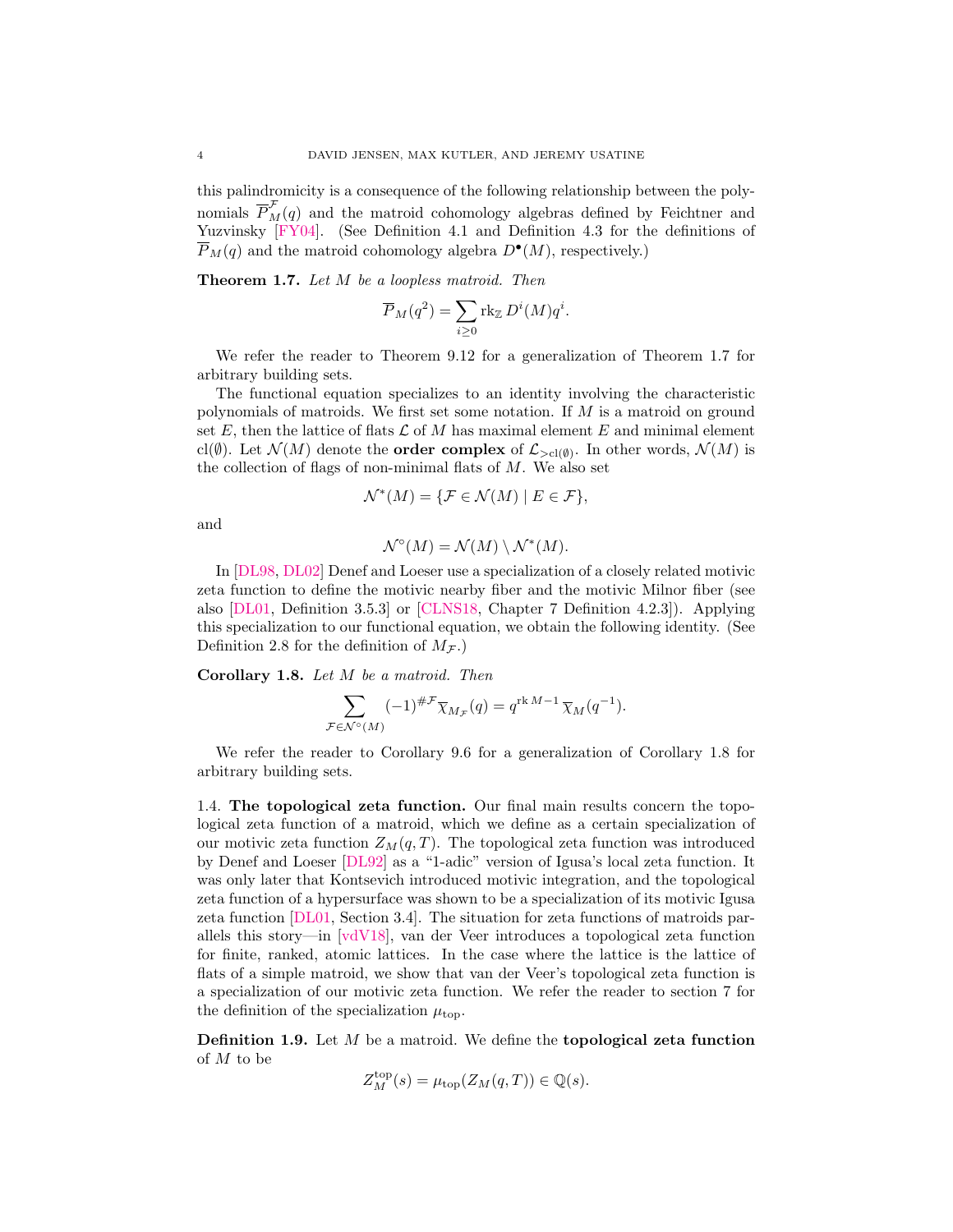<span id="page-4-2"></span>**Theorem 1.10.** Let M be a simple matroid with lattice of flats  $\mathcal{L}$ , and let  $Z_{\mathcal{L}}(s)$ be the topological zeta function of  $\mathcal{L}$ , in the sense of [\[vdV18,](#page-27-5) Definition 1]. Then

$$
Z_M^{\text{top}}(s) = Z_{\mathcal{L}}(s).
$$

Our next result gives the first two coefficients in the Taylor expansion of  $Z_M^{\mathrm{top}}(s)$ at  $s = 0$ . This gives affirmative answers to Questions 1 and 2 in [\[vdV18\]](#page-27-5).

<span id="page-4-1"></span>**Theorem 1.11.** Let  $M$  be a loopless matroid with ground set  $E$ . Then

$$
Z_M^{\rm top}(0) = 1,
$$

and

$$
\left(\frac{d}{ds}Z_M^{\text{top}}(s)\right)\Big|_{s=0} = -\#E.
$$

The key ingredient in the proof of [Theorem 1.11](#page-4-1) is a recurrence relation for the local motivic zeta function in terms of matroid minors.

<span id="page-4-0"></span>**Theorem 1.12.** Let M be a matroid with ground set E and lattice of flats  $\mathcal{L}$ . The local motivic zeta function of M satisfies the recurrence relation

$$
q^{\operatorname{rk} M} Z_M^0(q,T) = \frac{(q-1)q^{-\operatorname{rk} M} T^{\#E}}{1-q^{-\operatorname{rk} M} T^{\#E}} \left( \overline{\chi}_M(q) + \sum_{F \in \widehat{\mathcal{L}}} \overline{\chi}_{M/F}(q) q^{\operatorname{rk}(M|F)} Z_{M|F}^0(q,T) \right),
$$

where  $\widehat{\mathcal{L}} = \mathcal{L} \setminus \{ \text{cl}(\emptyset), E \}.$ 

Acknowledgements. We thank Christin Bibby and Graham Denham for helpful conversations. The first author was supported by NSF DMS-1601896. The third author was supported by NSF DMS-1702428 and an NSF graduate research fellowship.

#### 2. Preliminaries

In this section we recall basic notions, set notation, and establish some elementary lemmas. Throughout this section, let  $M$  be a matroid with ground set  $E$  and lattice of flats L. Let  $\mathrm{rk}_M: 2^E \to \mathbb{Z}_{\geq 0}$  denote the rank function of M, and let  $\mu_M: \mathcal{L} \times \mathcal{L} \to \mathbb{Z}$  be the Möbius function of the lattice  $\mathcal{L}$ . When the context is clear, we write rk and  $\mu$  instead of rk<sub>M</sub> and  $\mu$ <sub>M</sub>, respectively. We write rk M for rk<sub>M</sub> E.

We shall use standard notation for lattices when working with  $\mathcal{L}$ . In particular, if F and G are flats of M, then their meet  $F \wedge G$  is the flat  $F \cap G$  and their join  $F \vee G$  is the flat cl( $F \cup G$ ). The maximal element of  $\mathcal L$  is E and the minimal element is  $cl(\emptyset)$ . We will primarily be concerned with matroids that have no loops, in which case cl( $\emptyset$ ) =  $\emptyset$ . We let  $\hat{\mathcal{L}} = \mathcal{L} \setminus \{E, cl(\emptyset)\}\$  denote the interior of the lattice  $\mathcal{L}$ . If M is a loopless matroid, then  $\hat{\mathcal{L}}$  is the poset consisting of the non-empty proper flats of M.

For flats  $F_1 \subseteq F_2$ , we recall that the interval  $[F_1, F_2] = \{F \in \mathcal{L} \mid F_1 \subseteq F \subseteq F_2\}$ is isomorphic, via  $F \mapsto F \backslash F_1$ , to the lattice of flats of the matroid minor  $M|F_2/F_1$ . By slight abuse of notation, we shall identify flats in the interval  $[F_1, F_2]$  with flats in  $M|F_2/F_1$ . If  $S \subseteq \mathcal{L}$  and  $F \in \mathcal{L}$ , we will let  $\mathcal{S}_{\leq F}$  denote the set  $\{G \in \mathcal{S} \mid G \subseteq F\}$ . We will use the notation  $S_{\geq F}$ ,  $S_{\leq F}$ , and  $S_{\geq F}$  analogously.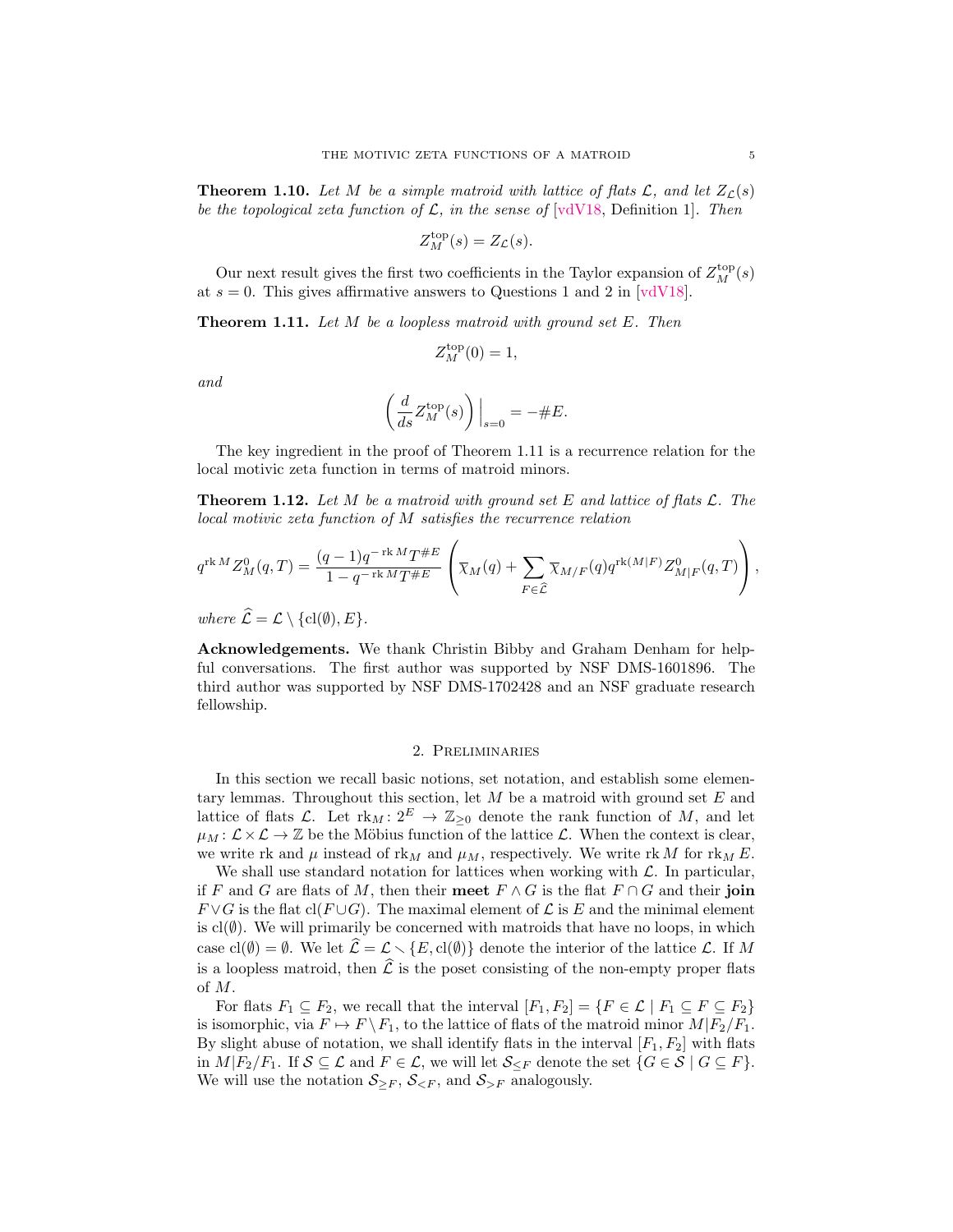2.1. The characteristic polynomial of a matroid. Recall that the characteristic polynomial of  $M$  is defined as

$$
\chi_M(q) = \sum_{S \subseteq E} (-1)^{\#S} q^{\operatorname{rk} M - \operatorname{rk} S} \in \mathbb{Z}[q].
$$

If M contains a loop, then  $\chi_M(q) = 0$ . Otherwise,  $\chi_M(q)$  may be written in terms of the Möbius function  $\mu$  as

$$
\chi_M(q) = \sum_{F \in \mathcal{L}} \mu(\mathrm{cl}(\emptyset), F) q^{\mathrm{rk}\,M - \mathrm{rk}\,F}.
$$

The reduced characteristic polynomial of  $M$  is defined as

$$
\overline{\chi}_M(q) = \frac{\chi_M(q)}{q-1} = \sum_{S \subseteq E} (-1)^{\#S} [\text{rk } M - \text{rk } S]_q \in \mathbb{Z}[q],
$$

where for any  $n \in \mathbb{Z}_{\geq 0}$ , the polynomial  $[n]_q \in \mathbb{Z}[q]$  is the q-analogue of the integer  $\overline{n},$ 

$$
[n]_q = \frac{q^n - 1}{q - 1} = 1 + q + \dots + q^{n-1} \in \mathbb{Z}[q].
$$

**Remark 2.1.** If A is a hyperplane arrangement realizing M, then  $\chi_M(\mathbb{L}) \in$  $K_0(\textbf{Var}_{\mathbb{C}})$  is equal to the class of the complement of A, and  $\overline{\chi}_M(\mathbb{L}) \in K_0(\textbf{Var}_{\mathbb{C}})$  is equal to the class of the complement of the projectivization of A. For any  $n \in \mathbb{Z}_{\geq 1}$ , the class of  $\mathbb{P}^{n-1}$  in  $K_0(\textbf{Var}_{\mathbb{C}})$  is equal to  $[n]_{\mathbb{L}}$ .

The following identity is a consequence of Möbius inversion.

<span id="page-5-0"></span>**Proposition 2.2.** For any two flats  $F_1 \subseteq F_2$  in M,

$$
[\mathrm{rk}(F_2) - \mathrm{rk}(F_1)]_q = \sum_{F_1 \subseteq F \subsetneq F_2} \overline{\chi}_{M \mid F_2/F}(q).
$$

*Proof.* For any flats  $F_1 \subseteq F_2$  in M, the matroid minor  $M/F_2/F_1$  is loopless, so

$$
\chi_{M|F_2/F_1}(q) = \sum_{F_1 \subseteq F \subseteq F_2} \mu(F_1, F) q^{\text{rk}(F_2) - \text{rk}(F)}.
$$

By Möbius inversion, we have

$$
q^{\operatorname{rk}(F_2)-\operatorname{rk}(F_1)}=\sum_{F_1\subseteq F\subseteq F_2}\chi_{M\vert F_2/F}(q).
$$

To obtain the desired formula, subtract  $\chi_{M|F_2/F_2}(q) = 1$  from both sides and divide by  $(q-1)$ .

The following special cases of [Proposition 2.2](#page-5-0) will be of use to us.

<span id="page-5-1"></span>Corollary 2.3. Suppose that M is loopless. Then

$$
\overline{\chi}_M(q) = [\text{rk}(M)]_q - \sum_{F \in \widehat{\mathcal{L}}} \overline{\chi}_{M/F}(q).
$$

*Proof.* This is [Proposition 2.2](#page-5-0) with  $F_1 = \emptyset$  and  $F_2 = E$ .

<span id="page-5-2"></span>Corollary 2.4. Suppose that M is loopless. Then

$$
\sum_{F \in \widehat{\mathcal{L}}} (\#F) \overline{\chi}_{M/F}(q) = (\#E)[\text{rk}(M) - 1]_q.
$$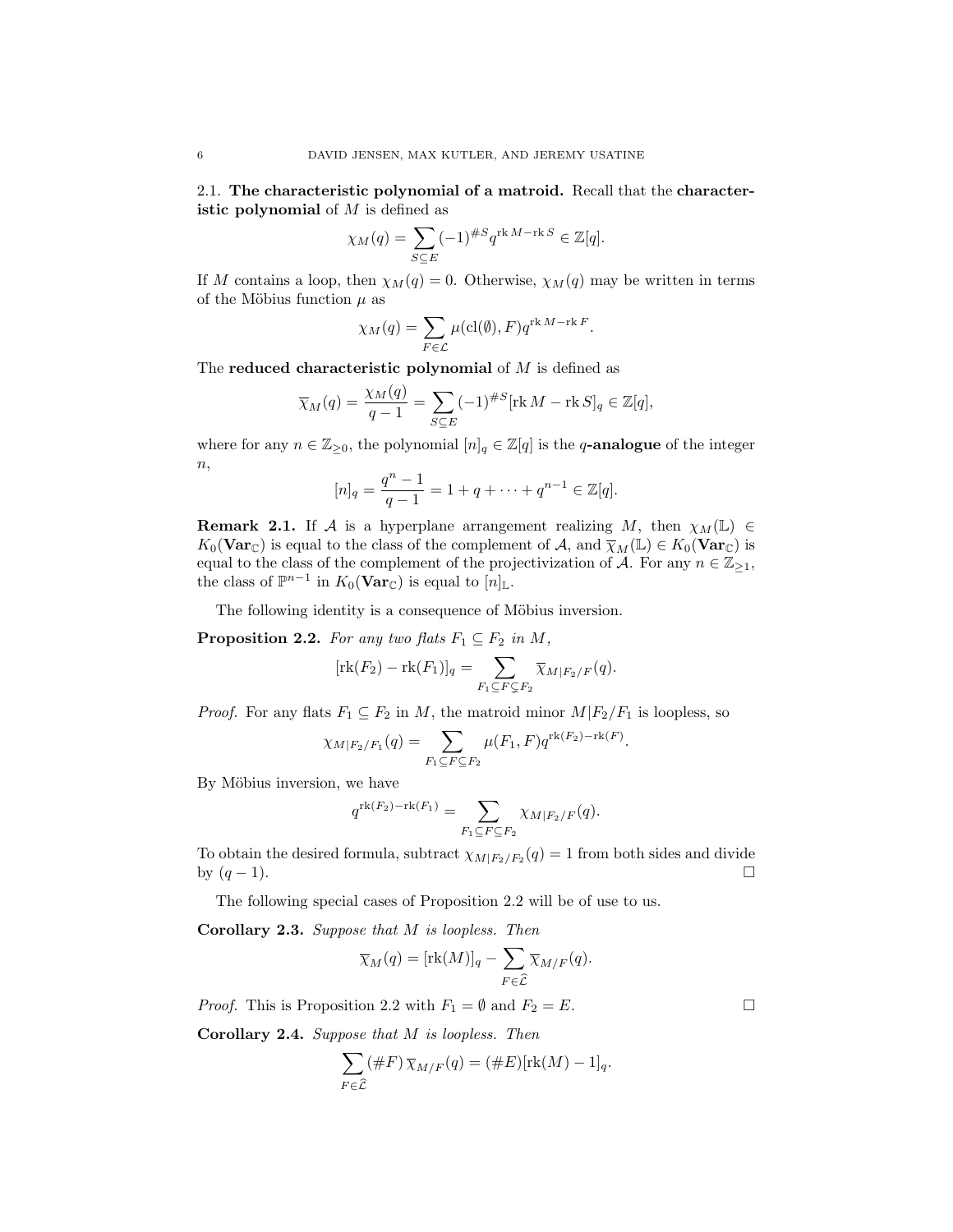*Proof.* Let  $e \in E$ . Because M is loopless, the flat cl(e) has rank 1. Since a flat F contains e if and only if  $\text{cl}(e) \subseteq F$ , we may apply [Proposition 2.2](#page-5-0) with  $F_1 = \text{cl}(e)$ ,  $F_2 = E$  to see that

$$
\sum_{e \in F \subsetneq E} \overline{\chi}_{M/F}(q) = [\text{rk}(M) - 1]_q.
$$

Therefore,

$$
\sum_{F \in \widehat{\mathcal{L}}} (\#F) \overline{\chi}_{M/F}(q) = \sum_{F \in \widehat{\mathcal{L}}} \sum_{e \in F} \overline{\chi}_{M/F}(q)
$$

$$
= \sum_{e \in E} \sum_{e \in F \subsetneq E} \overline{\chi}_{M/F}(q)
$$

$$
= (\#E)[\text{rk}(M) - 1]_q.
$$

# <span id="page-6-1"></span>2.2. The Bergman fan of a matroid.

<span id="page-6-0"></span>**Definition 2.5.** For  $w = (w_e)_{e \in E} \in \mathbb{R}^E$ , set

$$
wt_M(w) = \max_{B \text{ basis of } M} \sum_{e \in B} w_e.
$$

Let  $M_w$  denote the matroid with ground set E whose bases are the bases B of M satisfying  $\sum_{e \in B} w_e = \text{wt}_M(w)$ . Note that  $M_w = M_{w + \lambda \mathbf{1}}$  for any  $\lambda \in \mathbb{R}$ .

For  $v \in \mathbb{R}^E / \mathbb{R}$ **1**, set

$$
\overline{\mathrm{wt}}_M(v) = \mathrm{wt}_M(w) - (\mathrm{rk}\,M)\min(w),
$$

where  $w \in \mathbb{R}^E$  is any lift of v. Let  $M_v$  be the matroid  $M_w$  for any lift  $w \in \mathbb{R}^E$  of v.

## **Definition 2.6.** The **Bergman** fan of  $M$  is

$$
\operatorname{Trop}(M) = \{ w \in \mathbb{R}^E \, | \, M_w \text{ is loopless} \} \subseteq \mathbb{R}^E.
$$

We now describe two unimodular fans determined by a matroid  $M$  on  $E$ . For any  $S \subseteq E$ , let  $v_S \in \mathbb{R}^E$  denote the indicator vector of S. That is, the eth coordinate of  $v_S$  is 1 when  $e \in S$  and 0 when  $e \in E \setminus S$ . For any  $S \subseteq 2^E$ , let  $\sigma_S \subseteq \mathbb{R}^E$  denote the cone

$$
\sigma_{\mathcal{S}} = \sum_{S \in \mathcal{S}} \mathbb{R}_{\geq 0} v_S.
$$

Let  $\Sigma(M)$  be the fan

$$
\Sigma(M) = \{ \sigma_{\mathcal{F}} \, | \, \mathcal{F} \in \mathcal{N}(M) \},
$$

and let  $\Sigma^{\circ}(M)$  be

$$
\Sigma^{\circ}(M) = \{ \sigma_{\mathcal{F}} \, | \, \mathcal{F} \in \mathcal{N}^{\circ}(M) \}.
$$

It is straightforward to check that  $\Sigma(M)$  and  $\Sigma^{\circ}(M)$  are unimodular fans. The supports of  $\Sigma(M)$  and  $\Sigma^{\circ}(M)$  were given by Ardila and Klivans.

**Theorem 2.7.** [\[AK06,](#page-26-2) Theorem 1] Suppose that M is loopless. Then the support of  $\Sigma(M)$  is

$$
\bigcup_{\mathcal{F}\in\mathcal{N}(M)}\sigma_{\mathcal{F}}=\mathrm{Trop}(M)\cap\mathbb{R}_{\geq 0}^E,
$$

and the support of  $\Sigma^{\circ}(M)$  is

$$
\bigcup_{\mathcal{F}\in\mathcal{N}^{\circ}(M)}\sigma_{\mathcal{F}}=\mathrm{Trop}(M)\cap\partial\mathbb{R}_{\geq 0}^E,
$$

 $\Box$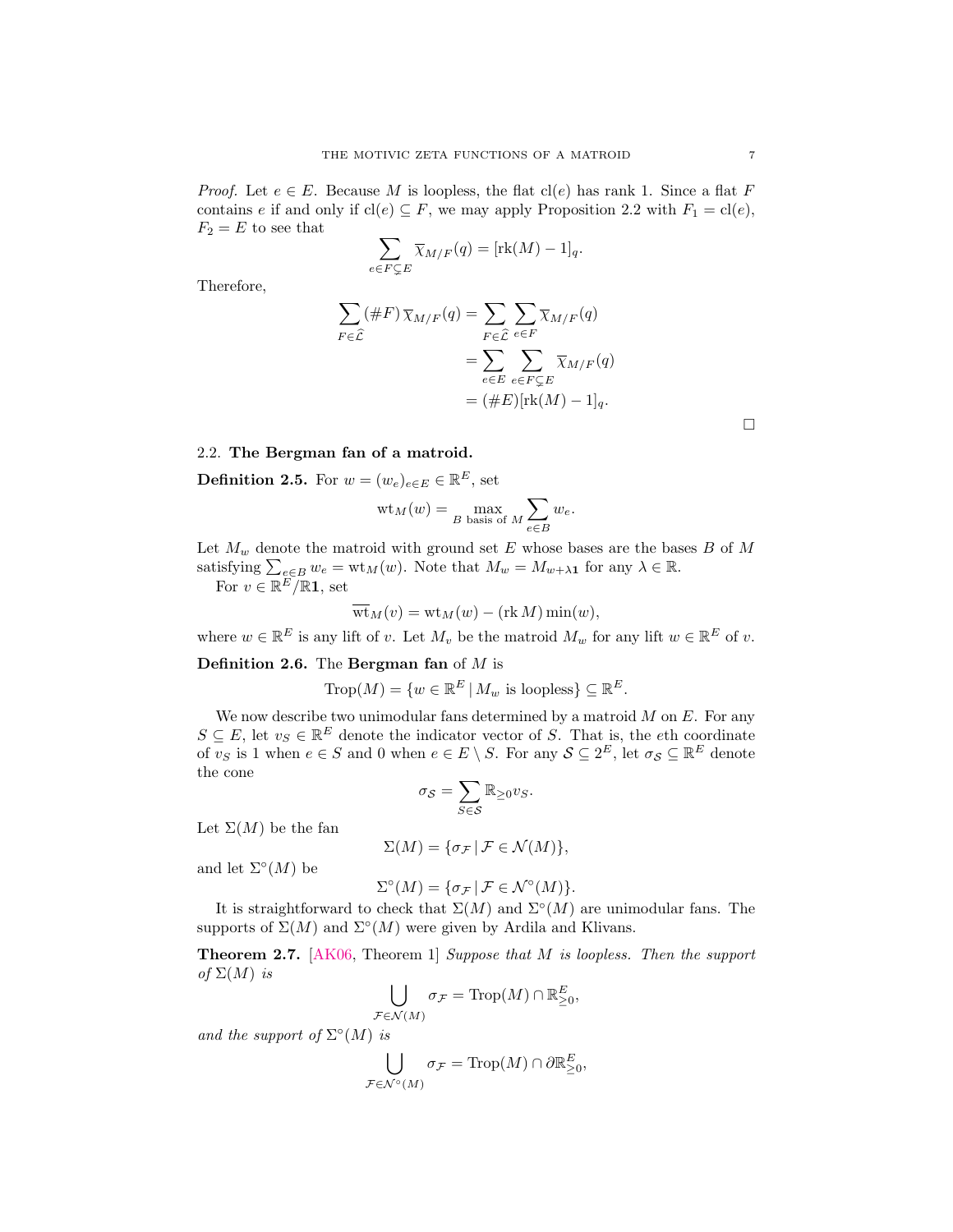where  $\partial \mathbb{R}_{\geq 0}^E = \mathbb{R}_{\geq 0}^E \setminus \mathbb{R}_{\geq 0}^E$  is the boundary of the positive orthant of  $\mathbb{R}^E$ .

For each flag  $\mathcal{F} \in \mathcal{N}(M)$ , the function  $w \mapsto M_w$  is constant on relint( $\sigma_{\mathcal{F}}$ ) [\[AK06,](#page-26-2) Proposition 1]. We therefore may make the following definition.

<span id="page-7-0"></span>**Definition 2.8.** For  $\mathcal{F} \in \mathcal{N}(M)$ , we let  $M_{\mathcal{F}}$  denote the matroid  $M_{w}$  for any  $w \in \text{relint}(\sigma_{\mathcal{F}})$ .

We will frequently use the fact that, for any  $\mathcal{F} \in \mathcal{N}^{\circ}(M)$ , we have an equality of matroids  $M_{\mathcal{F}} = M_{\mathcal{F} \cup \{E\}}$ . Throughout, we let  $z_{\mathcal{F}}(F) = \max(\mathcal{F}_{\leq F})$ . We state a useful result about matroids of the form  $M_{\mathcal{F}}$ .

<span id="page-7-1"></span>**Proposition 2.9.** [\[AK06,](#page-26-2) Propositions 1 and 2] Suppose that M is loopless, and let  $\mathcal{F} \in \mathcal{N}^*(M)$ . Then

$$
M_{\mathcal{F}} = \bigoplus_{F \in \mathcal{F}} M|F/z_{\mathcal{F}}(F).
$$

In particular, [Proposition 2.9](#page-7-1) implies that for each  $\mathcal{F} \in \mathcal{N}(M)$ , the characteristic polynomial  $\chi_{M_{\mathcal{F}}}(q)$  is divisible by  $(q-1)^{\# \mathcal{F}}$ . Similarly, for each  $\mathcal{F} \in \mathcal{N}^{\circ}(M)$  we have  $M_{\mathcal{F}} = M_{\mathcal{F} \cup \{E\}}$ , and so the reduced characteristic polynomial  $\overline{\chi}_{M_{\mathcal{F}}}(q)$  is divisible by  $(q-1)^{|\# \hat{\mathcal{F}}}|$ .

Remark 2.10. In the statement of [Proposition 2.9,](#page-7-1) the ground set of the matroid minor  $M|F/z_{\mathcal{F}}(F)$  is identified in the standard way with  $F \setminus z_{\mathcal{F}}(F) \subseteq E$ . This identification will be implicit in several of the statements below.

We will also need the following refinement of [Proposition 2.9.](#page-7-1)

<span id="page-7-2"></span>**Proposition 2.11.** Suppose that M is loopless, and let  $\mathcal{F}, \mathcal{G} \in \mathcal{N}^*(M)$  such that  $\mathcal{F} \subseteq \mathcal{G}$ . Then

$$
M_{\mathcal{G}} = \bigoplus_{F \in \mathcal{F}} (M|F/z_{\mathcal{F}}(F))_{\mathcal{G}_F},
$$

where  $\mathcal{G}_F \in \mathcal{N}^*(M|F/z_{\mathcal{F}}(F))$  is the flag

$$
\{G \in \mathcal{G} \mid z_{\mathcal{F}}(F) \subsetneq G \subseteq F\}.
$$

Proof. By [Proposition 2.9,](#page-7-1)

$$
M_{\mathcal{G}} = \bigoplus_{G \in \mathcal{G}} M|G/z_{\mathcal{G}}(G) = \bigoplus_{F \in \mathcal{F}} \bigoplus_{G \in \mathcal{G}_F} (M|F/z_{\mathcal{F}}(F))|G/z_{\mathcal{G}_F}(G)
$$

$$
= \bigoplus_{F \in \mathcal{F}} (M|F/z_{\mathcal{F}}(F))_{\mathcal{G}_F}.
$$

 $\Box$ 

2.3. Wonderful models and the Bergman fan. In the realizable case, the Bergman fan and  $\Sigma(M)$  are closely related to the wonderful models of De Concini and Procesi introduced in [\[DCP95\]](#page-27-11). Because we do not assume that our matroids are realizable, the ideas in this subsection will not be used directly in any of our proofs. Nevertheless, [Proposition 2.12](#page-8-2) suggests the definitions of Poincar´e and Euler-Poincar´e polynomials given in [Definition 4.1](#page-11-1) and [Definition 7.3](#page-19-0) below.

Suppose that M is loopless. The fan  $\Sigma(M)$  defines a toric variety with dense torus  $\mathbb{G}_m^E$ , and the image  $\overline{\Sigma}(M)$  of  $\Sigma(M)$  in  $\mathbb{R}^E/\mathbb{R}v_E$  defines a toric variety with dense torus  $\mathbb{G}_m^E/\mathbb{G}_m$ , where the quotient is taken with respect to  $\mathbb{G}_m$  acting on  $\mathbb{G}_m^E$ by the diagonal action.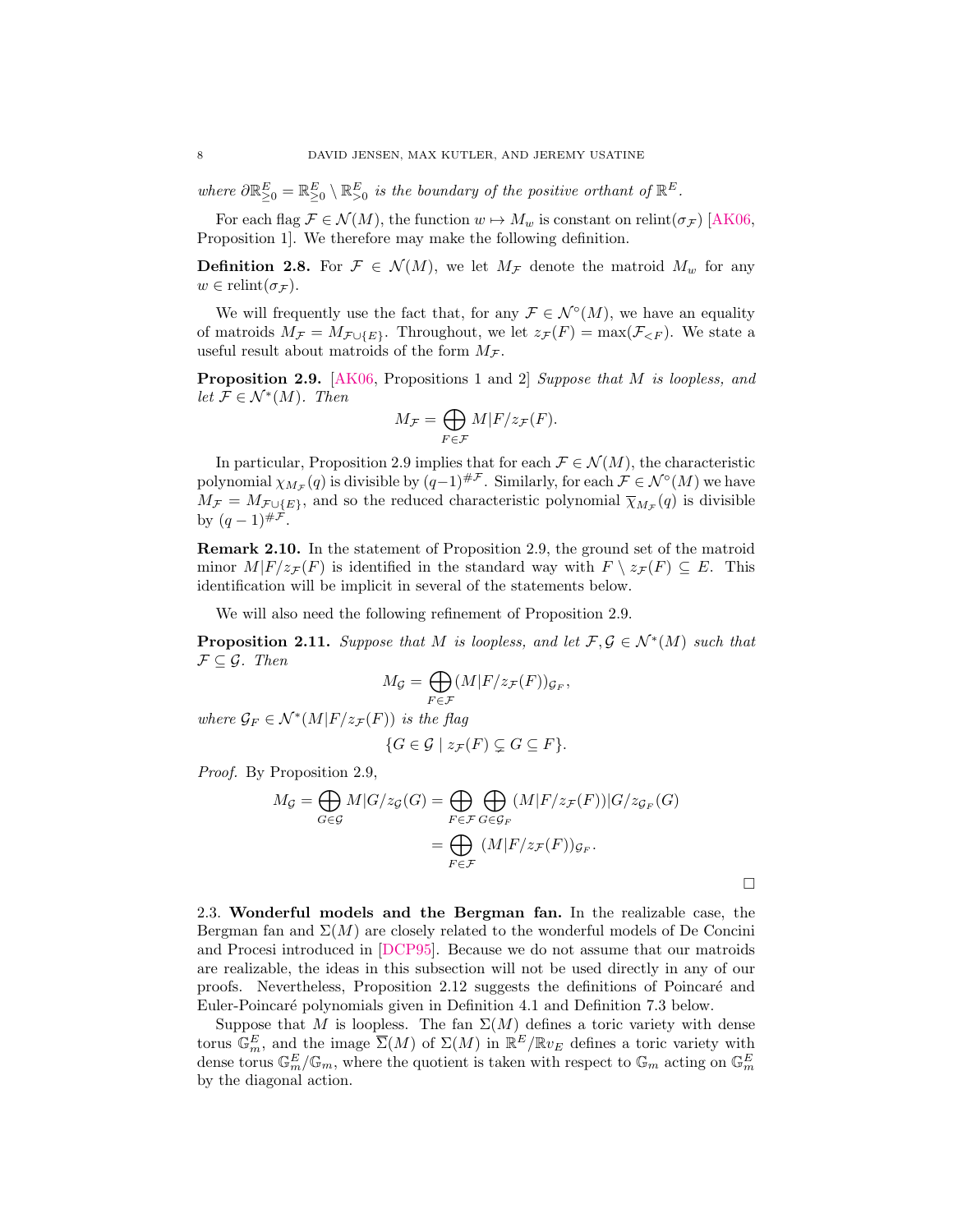Now let A be a hyperplane arrangement realizing M, and let Y (resp.  $\overline{Y}$ ) be the wonderful model of the complement of  $A$  (resp. the complement of the projectivization of  $A$ ), with respect to the maximal building set. Embedding by any choice of linear forms defining the hyperplanes in  $A$ , we obtain a linear subspace  $V \subset \mathbb{A}^E$  such that the hyperplanes in  $\mathcal A$  are the intersections of V with the coordinate hyperplanes of  $\mathbb{A}^E$ . The complement of A is equal to  $V \cap \mathbb{G}_m^E$ , where  $\mathbb{G}_m^E$  is naturally identified with the complement of the coordinate hyperplanes of  $\mathbb{A}^E$ , and the complement of the projectivization of  $\mathcal A$  is equal to  $\mathbb{P}(V) \cap (\mathbb{G}_m^E / \mathbb{G}_m)$ , where  $(\mathbb{G}_m^E/\mathbb{G}_m)$  is naturally identified with the complement of the coordinate hyperplanes in  $\mathbb{P}(\mathbb{A}^E)$ . Then Y is isomorphic to the closure of  $V \cap \mathbb{G}_m^E$  in the toric variety defined by  $\Sigma(M)$ , and  $\overline{Y}$  is isomorphic to the closure of  $\mathbb{P}(V) \cap (\mathbb{G}_m^E/\mathbb{G}_m)$  in the toric variety defined by  $\overline{\Sigma}(M)$ . Under these identifications,  $\overline{Y}$  has the structure of a tropical compactification, in the sense of Tevelev  $[TeV07]$ . Similarly, if we set

$$
\widetilde{\Sigma}(M) = \Sigma(M) \cup \{ \sigma_{\mathcal{F}} + \mathbb{R}_{\geq 0}(-v_E) \mid \mathcal{F} \in \mathcal{N}^{\circ}(M) \},
$$

then Y is an open subset of a tropical compactification in the toric variety defined by  $\Sigma(M)$ . In fact, Y is the intersection of this tropical compactification with the torus-invariant open subvariety defined by  $\Sigma(M)$ .

Under these identifications, if  $\mathcal{F} \in \mathcal{N}(M)$  (resp.  $\mathcal{F} \in \mathcal{N}^{\circ}(M)$ ) and  $Y_{\mathcal{F}}$  (resp.  $\overline{Y}_{\mathcal{F}}$ ) is the corresponding locally closed stratum in Y (resp.  $\overline{Y}$ ), then  $Y_{\mathcal{F}}$  (resp.  $Y_{\mathcal{F}}$ ) is equal to the intersection of Y (resp. Y) with the torus orbit corresponding to  $\sigma_{\mathcal{F}} \in \Sigma(M)$  (resp. the image of  $\sigma_{\mathcal{F}}$  in  $\mathbb{R}^E/\mathbb{R}v_E$ ). Thus by [\[HK12,](#page-27-16) Lemma 3.6], we have

$$
Y_{\mathcal{F}} \times \mathbb{G}_m^{\# \mathcal{F}} \cong \mathrm{in}_w(V \cap \mathbb{G}_m^E), \qquad \overline{Y}_{\mathcal{F}} \times \mathbb{G}_m^{\# \mathcal{F}} \cong \mathrm{in}_v(\mathbb{P}(V) \cap (\mathbb{G}_m^E/\mathbb{G}_m)),
$$

where  $\text{in}_w$  (resp.  $\text{in}_v$ ) denotes taking initial degeneration with respect to any  $w \in$ relint( $\sigma$ <sub>F</sub>) (resp. any v in the relative interior of the image of  $\sigma$ <sub>F</sub> in  $\mathbb{R}^E/\mathbb{R}v_E$ ). Therefore because  $[Y_{\mathcal{F}}] \in K_0(\mathbf{Var}_{\mathbb{C}})$  (resp.  $[\overline{Y}_{\mathcal{F}}] \in K_0(\mathbf{Var}_{\mathbb{C}})$ ) is a polynomial in  $\mathbb{L}$ , we obtain the following proposition computing the classes in  $K_0(\mathbf{Var}_{\mathbb{C}})$  of the locally closed strata of  $Y$  and  $Y$ .

<span id="page-8-2"></span>**Proposition 2.12.** If  $\mathcal{F} \in \mathcal{N}(M)$  (resp.  $\mathcal{F} \in \mathcal{N}^{\circ}(M)$ ), then

$$
[Y_{\mathcal{F}}] = \left(\frac{\chi_{M_{\mathcal{F}}}(q)}{(q-1)^{\#\mathcal{F}}}\right)\Big|_{q=\mathbb{L}} \qquad \left(\text{resp. } [\overline{Y}_{\mathcal{F}}] = \left(\frac{\overline{\chi}_{M_{\mathcal{F}}}(q)}{(q-1)^{\#\mathcal{F}}}\right)\Big|_{q=\mathbb{L}}\right).
$$

## 3. Rationality of the motivic zeta functions

<span id="page-8-0"></span>Let  $\mathbb{Z}[q^{\pm 1}][T]_{\text{rat}}$  be the  $\mathbb{Z}[q^{\pm 1}]$ -subalgebra of  $\mathbb{Z}[q^{\pm 1}][T]$  generated by elements of the form

$$
(q-1)\frac{q^{b}T^{a}}{1-q^{b}T^{a}} = (q-1)\sum_{k=1}^{\infty} q^{kb}T^{ka},
$$

for  $a \in \mathbb{Z}_{>0}$  and  $b \in \mathbb{Z}$ . In this section, we will prove the following thoerem, which gives expressions for our motivic zeta functions as elements of  $\mathbb{Z}[q^{\pm 1}][T]_{\text{rat}}$ .

<span id="page-8-1"></span>Theorem 3.1. Let M be a matroid. Then

$$
Z_M(q,T) = q^{-\operatorname{rk} M} \sum_{\mathcal{F} \in \mathcal{N}(M)} \frac{\chi_{M_{\mathcal{F}}}(q)}{(q-1)^{\# \mathcal{F}}} \prod_{F \in \mathcal{F}} (q-1) \frac{q^{-\operatorname{rk} F} T^{\# F}}{1-q^{-\operatorname{rk} F} T^{\# F}},
$$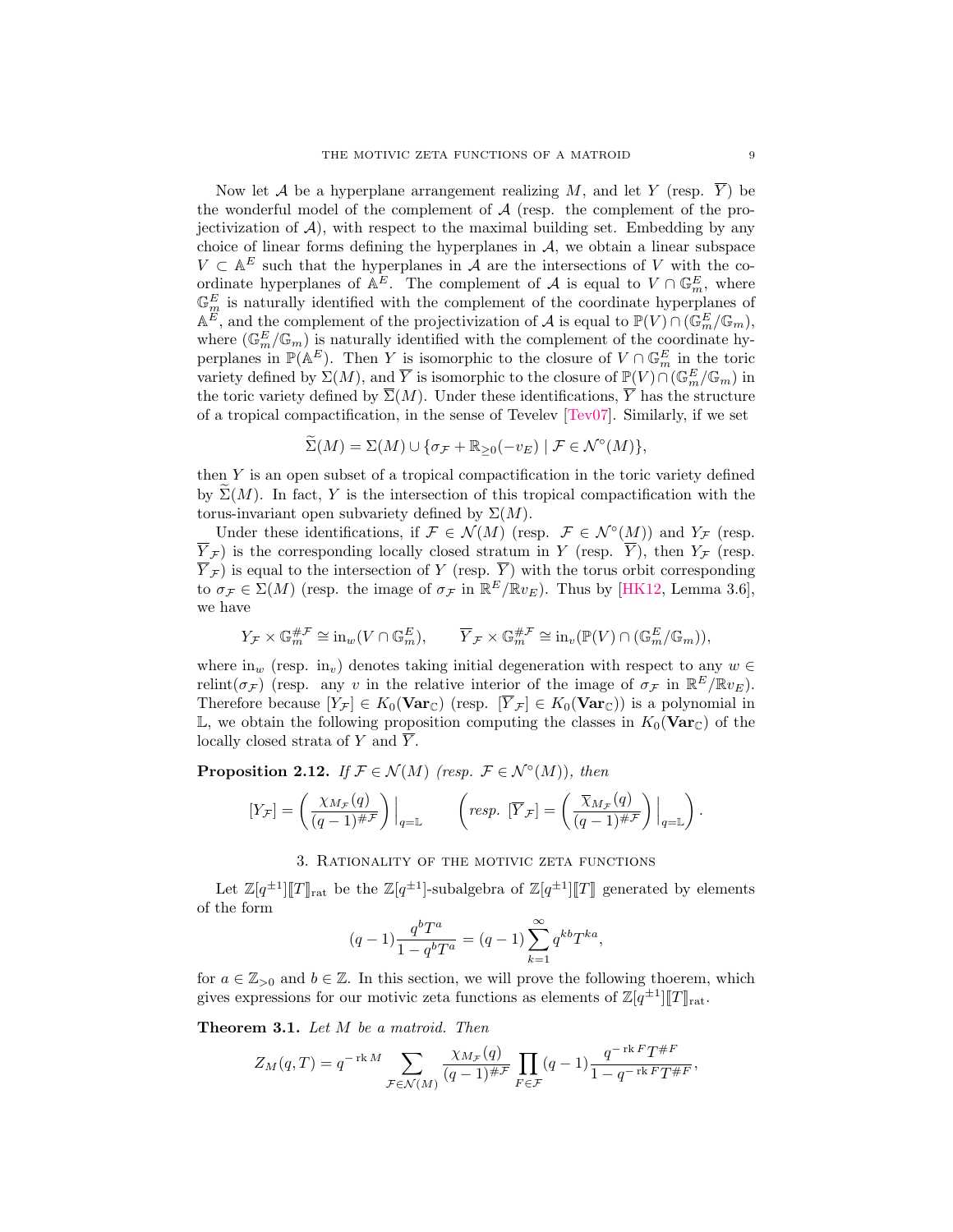$$
Z_M^0(q,T) = q^{-\operatorname{rk} M} \sum_{\mathcal{F} \in \mathcal{N}^*(M)} \frac{\chi_{M_{\mathcal{F}}}(q)}{(q-1)^{\# \mathcal{F}}} \prod_{F \in \mathcal{F}} (q-1) \frac{q^{-\operatorname{rk} F} T^{\# F}}{1-q^{-\operatorname{rk} F} T^{\# F}},
$$

and

$$
\overline{Z}_M(q,T) = q^{-(\operatorname{rk} M - 1)} \sum_{\mathcal{F} \in \mathcal{N}^\circ(M)} \frac{\overline{\chi}_{M_{\mathcal{F}}}(q)}{(q-1)^{\# \mathcal{F}}} \prod_{F \in \mathcal{F}} (q-1) \frac{q^{-\operatorname{rk} F} T^{\# F}}{1 - q^{-\operatorname{rk} F} T^{\# F}}.
$$

<span id="page-9-2"></span>**Remark 3.2.** Let  $A$  be a hyperplane arrangement realizing  $M$ . Let  $Y$  be the wonderful model of  $A$  with respect to the maximal building set, and let  $\overline{Y}$  be the wonderful model of the projectivization of  $A$  with respect to the maximal building set. The maps  $Y \to \mathbb{A}^{\text{rk}\,\tilde{M}}$  and  $\overline{Y} \to \mathbb{P}(\mathbb{A}^{\text{rk}\,M})$  are log resolutions of A and the projectivization of  $A$ , respectively, and applying  $[DL01, Corollary 3.3.2]$  $[DL01, Corollary 3.3.2]$  to these resolutions gives [Theorem 3.1](#page-8-1) in the case where M is realizable.

Before we prove [Theorem 3.1,](#page-8-1) we give formulas relating  $Z_M(q,T)$ ,  $Z_M^0(q,T)$ , and  $\overline{Z}_M(q,T)$ .

<span id="page-9-1"></span>**Proposition 3.3.** Let  $M$  be a matroid with ground set  $E$ . Then

$$
Z_M(q,T) = q^{-1}(q-1)\left(\frac{1}{1-q^{-\operatorname{rk} M}T^{\#E}}\right)\overline{Z}_M(q,T),
$$

and

$$
Z_M^0(q,T) = q^{-1}(q-1)\left(\frac{q^{-\operatorname{rk} M}T^{\#E}}{1-q^{-\operatorname{rk} M}T^{\#E}}\right)\overline{Z}_M(q,T).
$$

Proof. This follows immediately from [Theorem 3.1.](#page-8-1) Alternatively, this proposition can be shown directly using [Remark 3.5](#page-9-3) below.  $\square$ 

3.1. Proof of [Theorem 3.1.](#page-8-1) Let  $M$  be a matroid with ground set  $E$ . If  $M$  has a loop, then both sides of the equations in [Theorem 3.1](#page-8-1) are equal to zero. Therefore, for the remainder of [section 3,](#page-8-0) we will assume that  $M$  is loopless.

We begin with some notation that will be required for the proof of rationality.

<span id="page-9-0"></span>**Definition 3.4.** For  $w = (w_e)_{e \in E} \in \mathbb{R}^E$ , set

$$
|w|=\sum_{e\in E}w_e.
$$

For  $v \in \mathbb{R}^E / \mathbb{R}1$  with lift  $w \in \mathbb{R}^E$ , set

$$
\overline{|v|} = |w| - (\#E)\min(w).
$$

<span id="page-9-3"></span>**Remark 3.5.** The projection map  $\pi: \mathbb{R}^E \to \mathbb{R}^E/\mathbb{R}v_E$  induces a bijection from  $\mathbb{Z}^E \cap \partial \mathbb{R}_{\geq 0}^E$  to  $\mathbb{Z}^E/\mathbb{Z}v_E$ . For each  $w \in \mathbb{Z}^E \cap \partial \mathbb{R}_{\geq 0}^E$  we have

$$
|w|=\overline{|\pi(w)|}\in\mathbb{Z}_{\geq 0},
$$

and

$$
\mathrm{wt}_M(w)=\overline{\mathrm{wt}}_M(\pi(w))\in\mathbb{Z}_{\geq 0}.
$$

<span id="page-9-4"></span>**Lemma 3.6.** Let  $\sigma$  be a cone in  $\mathbb{R}^E$  such that  $w \mapsto M_w$  is constant on relint( $\sigma$ ). Then there exists a linear function  $\mathbb{R}^E \to \mathbb{R}$  that coincides with  $\mathbf{wt}_M$  on  $\sigma$ .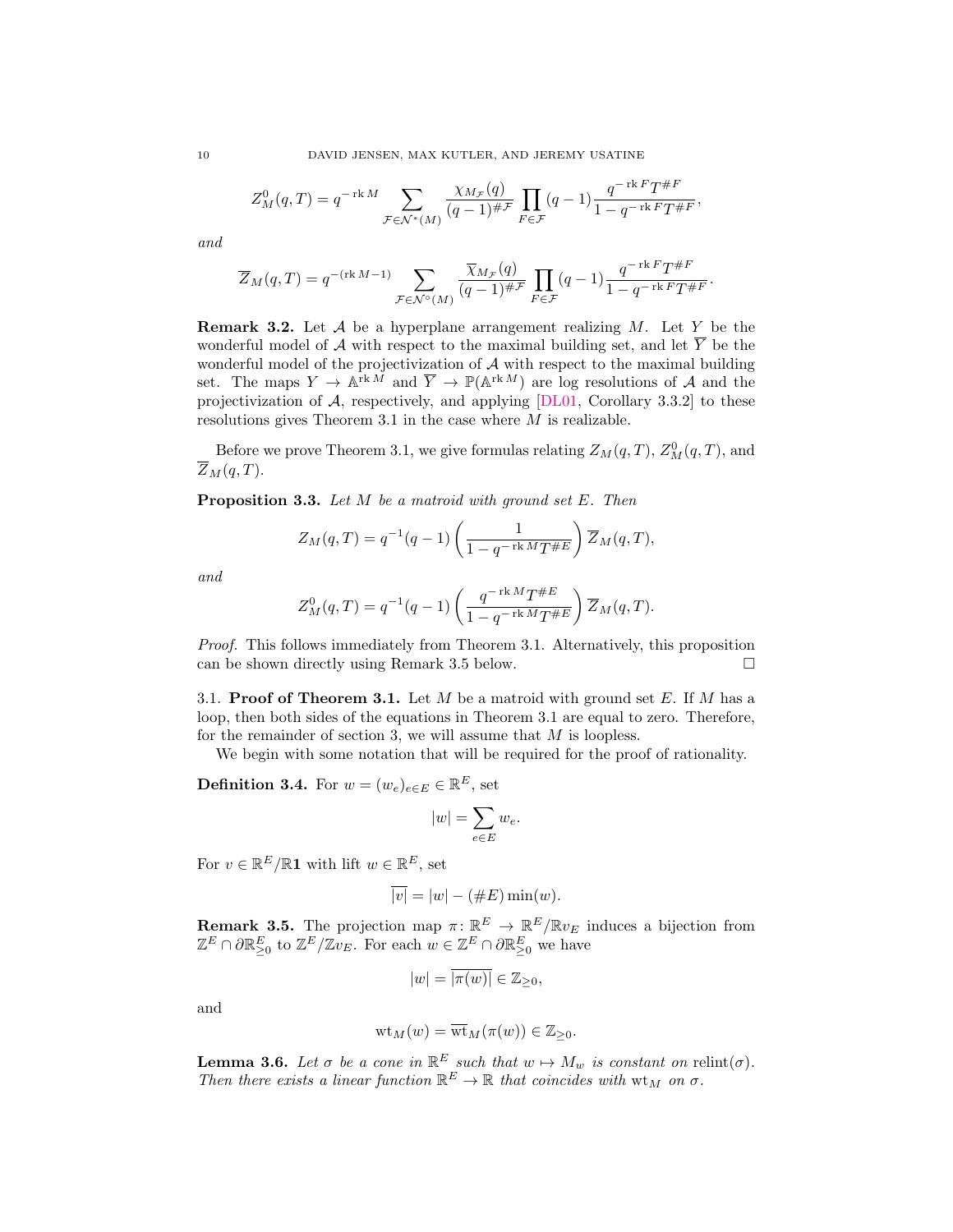*Proof.* Let  $M_{\sigma}$  be the matroid such that  $M_{\sigma} = M_w$  for all  $w \in \text{relint}(\sigma)$ . Let  $B \subseteq E$ be a basis of  $M_{\sigma}$ , and consider the linear function

$$
\mathrm{wt}_B:\mathbb{R}^E\to\mathbb{R}:(w_e)_{e\in E}\mapsto\sum_{e\in B}w_e.
$$

Then  $\text{wt}_M(w) = \text{wt}_B(w)$  for all  $w \in \text{relint}(\sigma)$ . The lemma then follows from the fact that  $\mathbf{wt}_M$  and  $\mathbf{wt}_B$  are continuous.

We now prove [Theorem 3.1.](#page-8-1)

*Proof of [Theorem 3.1.](#page-8-1)* Because  $\Sigma(M)$  is a unimodular fan supported on Trop $(M) \cap$  $\mathbb{R}_{\geq 0}^E$ , we have

$$
Z_M(q,T) = q^{-\operatorname{rk} M} \sum_{w \in \operatorname{Trop}(M) \cap \mathbb{Z}_{\geq 0}^E} \chi_{M_w}(q) q^{-\operatorname{wt}_M(w)} T^{|w|}
$$
  
=  $q^{-\operatorname{rk} M} \sum_{\mathcal{F} \in \mathcal{N}(M)} \sum_{w \in \operatorname{relint}(\sigma_{\mathcal{F}}) \cap \mathbb{Z}^E} \chi_{M_w}(q) q^{-\operatorname{wt}_M(w)} T^{|w|}$   
=  $q^{-\operatorname{rk} M} \sum_{\mathcal{F} \in \mathcal{N}(M)} \chi_{M_{\mathcal{F}}}(q) \sum_{(k_F) \in \mathbb{Z}_{\geq 0}^{\mathcal{F}}} q^{-\operatorname{wt}_M(\sum_F k_F v_F)} T^{|\sum_F k_F v_F|}.$ 

Because

$$
\operatorname{Trop}(M) \cap \mathbb{R}^E_{>0} = \bigcup_{\mathcal{F} \in \mathcal{N}^*(M)} \operatorname{relint}(\sigma_{\mathcal{F}}),
$$

we also get that

$$
Z_M^0(q,T) = q^{-\operatorname{rk} M} \sum_{\mathcal{F} \in \mathcal{N}^*(M)} \chi_{M_{\mathcal{F}}}(q) \sum_{(k_F) \in \mathbb{Z}_{\geq 0}^{\mathcal{F}}} q^{-\operatorname{wt}_M(\sum_F k_F v_F)} T^{|\sum_F k_F v_F|}.
$$

Similarly, by [Remark 3.5](#page-9-3) and the fact that  $\Sigma^{\circ}(M)$  is a unimodular fan supported on  $\text{Trop}(M) \cap \partial \mathbb{R}^E_{\geq 0}$ , we have

$$
\overline{Z}_M(q,T) = q^{-(\text{rk }M-1)} \sum_{w \in \text{Trop}(M) \cap \mathbb{Z}^E \cap \partial \mathbb{R}^E_{\geq 0}} \overline{\chi}_{M_w}(q) q^{-\text{wt}_M(w)} T^{|w|}
$$
\n
$$
= q^{-(\text{rk }M-1)} \sum_{\mathcal{F} \in \mathcal{N}^\circ(M)} \overline{\chi}_{M_{\mathcal{F}}}(q) \sum_{(k_F)_F \in \mathbb{Z}^{\mathcal{F}}_{\geq 0}} q^{-\text{wt}_M(\sum_F k_F v_F)} T^{|\sum_F k_F v_F|}.
$$

Note that the rightmost sum in all three expressions is the same. It therefore suffices to compute this sum. By [Lemma 3.6,](#page-9-4) for each  $\mathcal{F} \in \mathcal{N}(M)$ , we have

$$
\sum_{(k_F)\in\mathbb{Z}_{\geq 0}^{\mathcal{F}}}q^{-\operatorname{wt}_M(\sum_F k_F v_F)}T^{|\sum_F k_F v_F|} = \prod_{F\in\mathcal{F}}\sum_{k=1}^{\infty} \left(q^{-\operatorname{wt}_M(v_F)}T^{|v_F|}\right)^k
$$
\n
$$
= \prod_{F\in\mathcal{F}}\frac{q^{-\operatorname{wt}_M(v_F)}T^{|v_F|}}{1-q^{-\operatorname{wt}_M(v_F)}T^{|v_F|}}.
$$

[Theorem 3.1](#page-8-1) then follows from the fact that for each flat  $F$  of  $M$ ,

$$
wt_M(v_F) = \max_{B \text{ basis of } M} \#(B \cap F) = \text{rk } F,
$$

and

$$
|v_F| = \#F.
$$

 $\Box$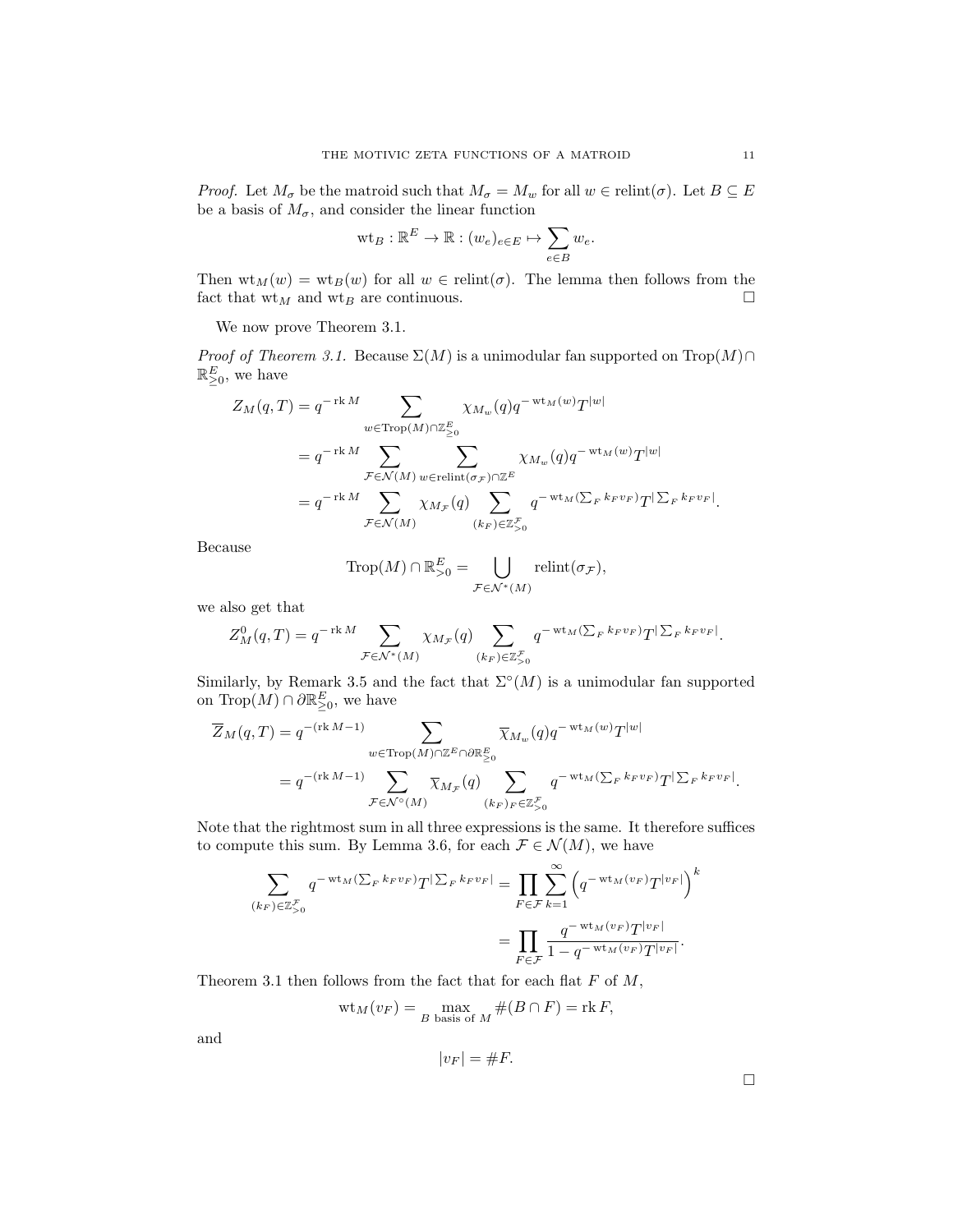## 4. THE POINCARÉ POLYNOMIAL OF A MATROID

<span id="page-11-0"></span>In this section, we define certain polynomials that can be associated to a matroid, and prove that these polynomials are palindromic. This will be an essential ingredient in the proof of [Theorem 1.6.](#page-2-0) In the course of the proof, we establish [Theorem 1.7,](#page-3-0) which gives a formula for the Hilbert series of the cohomology ring of a matroid, in the sense of Feichtner and Yuzvinsky [\[FY04\]](#page-27-0).

We begin by defining Poincaré polynomials of matroids.

<span id="page-11-1"></span>**Definition 4.1.** Let M be a matroid. For each  $\mathcal{F} \in \mathcal{N}^{\circ}(M)$ , we define the Poincaré polynomial of  $M$  at  $\mathcal F$  to be

$$
\overline{P}_{M}^{\mathcal{F}}(q) = \sum_{\substack{\mathcal{G} \in \mathcal{N}^{\circ}(M) \\ \mathcal{G} \supseteq \mathcal{F}}} \frac{\overline{\chi}_{M_{\mathcal{G}}}(q)}{(q-1)^{\#\mathcal{G}}} \in \mathbb{Z}[q].
$$

We define the **Poincaré polynomial** of  $M$  to be

$$
\overline{P}_M(q) = \sum_{\mathcal{F} \in \mathcal{N}^\circ(M)} \frac{\overline{\chi}_{M_{\mathcal{F}}}(q)}{(q-1)^{\# \mathcal{F}}} \in \mathbb{Z}[q].
$$

In other words,  $\overline{P}_M(q)$  is the Poincaré polynomial of M at the empty flag.

Note that  $\overline{P}_{M}^{\mathcal{F}}(q)$  is a polynomial of degree rk  $M-1-\#\mathcal{F}$ .

<span id="page-11-3"></span>**Remark 4.2.** Let A be a hyperplane arrangement realizing M. Let  $\overline{Y}$  be the wonderful model, with respect to the maximal building set, of the projectivization of A. Let  $\overline{D}_{\mathcal{F}}$  be the closure of the stratum in  $\overline{Y}$  corresponding to  $\mathcal{F}$ . By [Propo](#page-8-2)[sition 2.12,](#page-8-2)  $\overline{P}_{M}^{\mathcal{F}}(\mathbb{L}) = [\overline{D}_{\mathcal{F}}] \in K_0(\mathbf{Var}_{\mathbb{C}})$ . Because  $\overline{D}_{\mathcal{F}}$  is smooth and projective,  $\overline{P}_{M}^{\mathcal{F}}(q^2)$  is the Poincaré polynomial of  $\overline{D}_{\mathcal{F}}$ . In particular,  $\overline{P}_{M}(q^2)$  is the Poincaré polynomial of  $\overline{Y}$ .

We now recall the definition of the cohomology ring of a matroid (with respect to the maximal building set).

<span id="page-11-2"></span>**Definition 4.3.** [\[FY04\]](#page-27-0) Let M be a matroid with lattice of flats  $\mathcal{L}$ . The cohomology ring of  $M$  is the graded algebra

$$
D^{\bullet}(M) = \bigoplus_{i} D^{i}(M) = \mathbb{Z}[\{x_F\}_{F \in \mathcal{L}_{> cl(\emptyset)}}]/\mathcal{I},
$$

where each  $x_F$  has degree 2, and  $\mathcal I$  is the ideal generated by

$$
\prod_{i=1}^k x_{F_i}, \quad \text{for } \{F_1, \ldots, F_k\} \notin \mathcal{N}(M),
$$

and

$$
\sum_{F \supseteq A} x_F
$$
, for *A* an atom of *L*.

<span id="page-11-4"></span>**Remark 4.4.** Let A be a hyperplane arrangement realizing M. Let  $\overline{Y}$  be the wonderful model, with respect to the maximal building set, of the projectivization of A. Then  $D^{\bullet}(M)$  is isomorphic to the cohomology ring of  $\overline{Y}$  [\[FY04,](#page-27-0) Section 4 Corollary 2].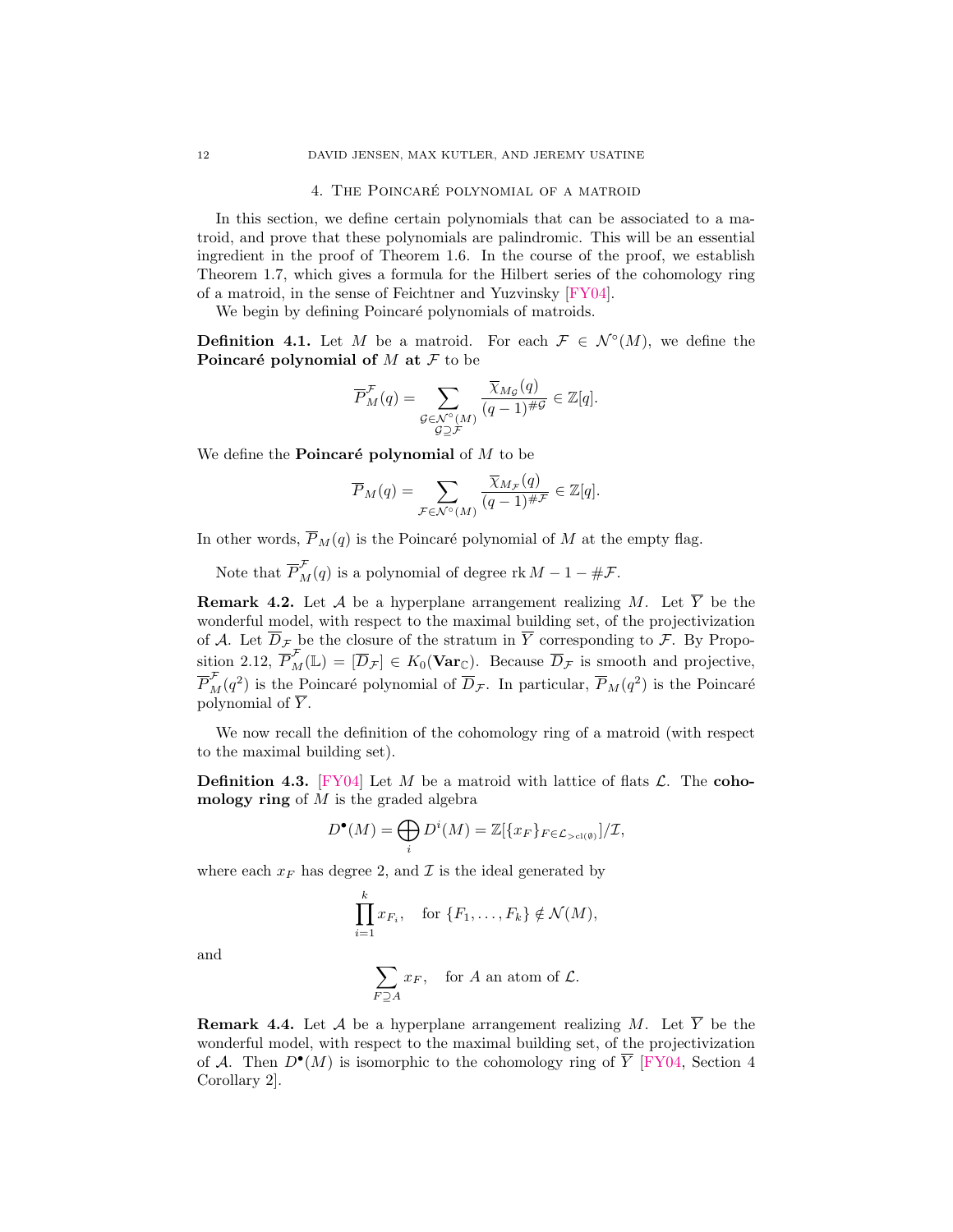**Remark 4.5.** In the case where  $M$  is realizable, [Theorem 1.7](#page-3-0) follows from [Re](#page-11-3)[mark 4.2](#page-11-3) and [Remark 4.4.](#page-11-4)

Before proving [Theorem 1.7,](#page-3-0) we prove that it implies palindromicity of the Poincaré polynomials.

<span id="page-12-0"></span>**Theorem 4.6.** Let M be a loopless matroid. For each  $\mathcal{F} \in \mathcal{N}^{\circ}(M)$ ,

$$
\overline{P}_M^{\mathcal{F}}(q^{-1})=q^{-(\operatorname{rk} M-1-\#\mathcal{F})}\overline{P}_M^{\mathcal{F}}(q)\in\mathbb{Z}[q^{\pm 1}].
$$

*Proof.* When  $\mathcal{F} = \emptyset$ , this follows from [Theorem 1.7](#page-3-0) and [\[AHK18,](#page-26-0) Theorem 6.19]. which states that  $D^{\bullet}(M)$  satisfies a version of Poincaré duality.

Now let  $\mathcal{F} \in \mathcal{N}^{\circ}(M)$ , and let E be the ground set of M. For each  $F \in \mathcal{F} \cup \{E\}$ , let  $M_F$  denote the matroid minor  $M|F/z_{\mathcal{F}\cup\{E\}}(F)$ . For each  $F \in \mathcal{F} \cup \{E\}$  and  $\mathcal{G} \in \mathcal{N}^{\circ}(M)$  such that  $\mathcal{G} \supseteq \mathcal{F}$ , let  $\mathcal{G}_F \in \mathcal{N}^{\circ}(\dot{M_F})$  denote the flag

$$
\{G \in \mathcal{G} \mid z_{\mathcal{F} \cup \{E\}}(F) \subsetneq G \subsetneq F\}.
$$

Then by [Proposition 2.11,](#page-7-2)

$$
\frac{\overline{\chi}_{M_{\mathcal{G}}}(q)}{(q-1)^{\# \mathcal{G}}} = \frac{\chi_{M_{\mathcal{G}} \cup \{E\}}(q)}{(q-1)^{\# \mathcal{G} \cup \{E\}}} = \prod_{F \in \mathcal{F} \cup \{E\}} \frac{\chi_{(M_F)_{\mathcal{G}_F \cup \{F\}}}(q)}{(q-1)^{\#(\mathcal{G}_F \cup \{F\})}}
$$
\n
$$
= \prod_{F \in \mathcal{F} \cup \{E\}} \frac{\overline{\chi}_{(M_F)_{\mathcal{G}_F}(q)}}{(q-1)^{\# \mathcal{G}_F}}.
$$

Therefore,

<span id="page-12-1"></span>
$$
\overline{P}_{M}^{\mathcal{F}}(q) = \sum_{\substack{\mathcal{G} \in \mathcal{N}^{\circ}(M) \\ \mathcal{G} \supseteq \mathcal{F}}} \frac{\overline{\chi}_{M_{\mathcal{G}}}(q)}{(q-1)^{\# \mathcal{G}}} = \prod_{F \in \mathcal{F} \cup \{E\}} \sum_{\mathcal{G} \in \mathcal{N}^{\circ}(M_F)} \frac{\overline{\chi}_{(M_F)_{\mathcal{G}}}(q)}{(q-1)^{\# \mathcal{G}}}
$$
\n
$$
(1) \qquad \qquad = \prod_{F \in \mathcal{F} \cup \{E\}} \overline{P}_{M_F}(q).
$$

Thus by the case where the flag is empty,

$$
\overline{P}_{M}^{\mathcal{F}}(q^{-1}) = \prod_{F \in \mathcal{F} \cup \{E\}} \overline{P}_{M_F}(q^{-1}) = \prod_{F \in \mathcal{F} \cup \{E\}} q^{-(\text{rk } M_F - 1)} \overline{P}_{M_F}(q)
$$
\n
$$
= q^{-(\text{rk } M - 1 - \# \mathcal{F})} \overline{P}_{M}^{\mathcal{F}}(q),
$$

where we note that [Proposition 2.9](#page-7-1) implies that

$$
\operatorname{rk} M = \operatorname{rk} M_{\mathcal{F} \cup \{E\}} = \sum_{F \in \mathcal{F} \cup \{E\}} \operatorname{rk} M_F.
$$

**Remark 4.7.** When  $M$  is realizable, [Theorem 4.6](#page-12-0) is a consequence of [Remark 4.2.](#page-11-3) In general, [Theorem 4.6](#page-12-0) states that  $\overline{P}_{M}^{\mathcal{F}}(q)$  behaves under  $q \mapsto q^{-1}$  like the class of a smooth projective variety of dimension rk  $M - 1 - \#F$ .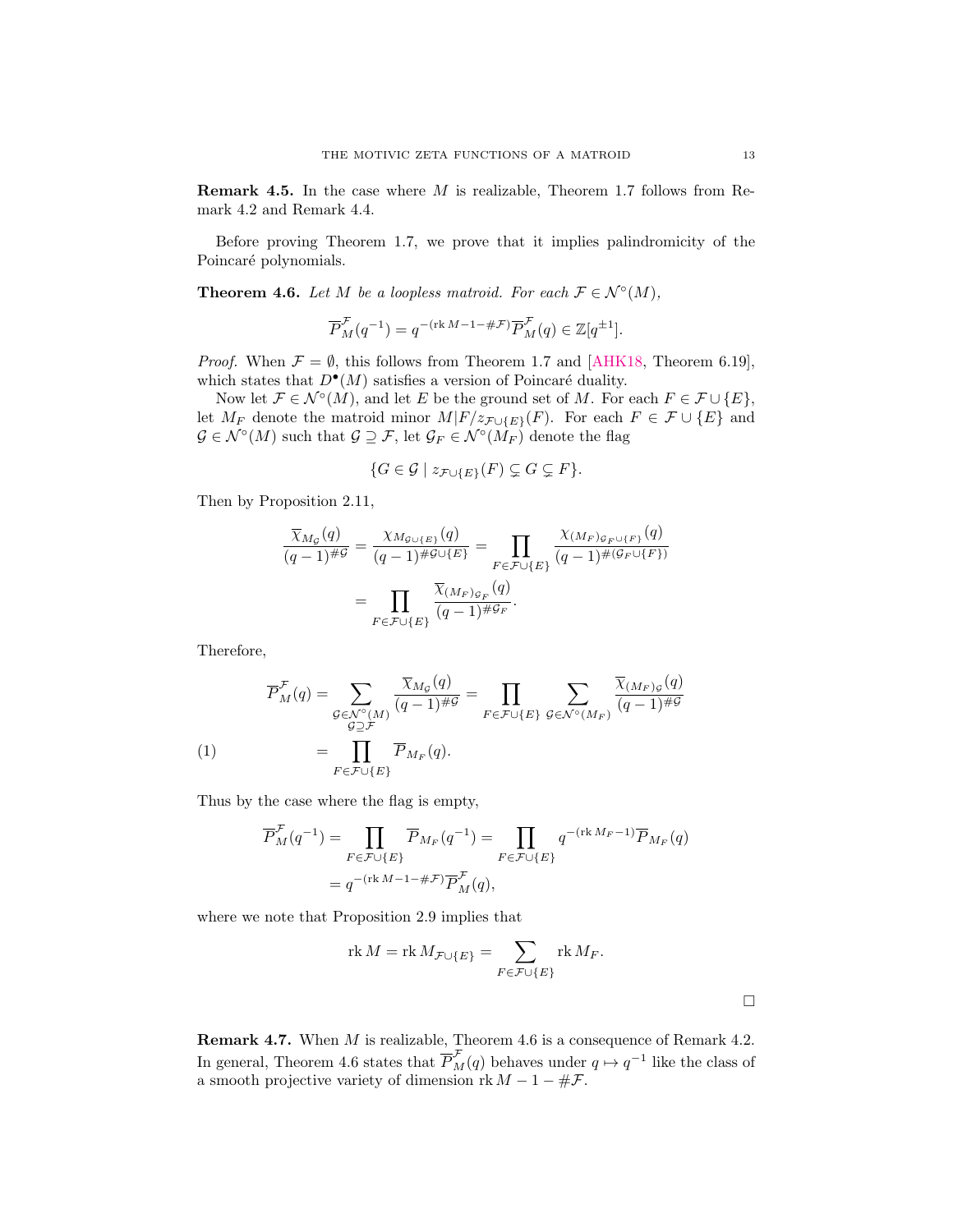<span id="page-13-1"></span>4.1. **Proof of [Theorem 1.7.](#page-3-0)** For a matroid M, let  $H_M(q)$  be the polynomial

$$
H_M(q) = \sum_{\mathcal{F} \in \mathcal{N}(M)} \prod_{F \in \mathcal{F}} \left( [\text{rk } F - \text{rk } z_{\mathcal{F}}(F)]_q - 1 \right) \in \mathbb{Z}[q].
$$

Feichtner and Yuzvinsky show [\[FY04,](#page-27-0) Section 3 Corollary 1] that for any matroid M, a Z-basis of  $D^{\bullet}(M)$  is given by the set of monomials of the form

$$
\prod_{F \in \mathcal{F}} x_F^{m_F},
$$

where  $\mathcal{F} \in \mathcal{N}(M)$  and each  $m_F \in \{1, \ldots, \text{rk } F - \text{rk } z_{\mathcal{F}}(F) - 1\}$ . Using this monomial basis, it is straightforward to see that

$$
\sum_{i\geq 0} \text{rk}_{\mathbb{Z}} D^i(M) q^i = H_M(q^2).
$$

To prove [Theorem 1.7,](#page-3-0) it suffices to show that  $\overline{P}_M(q) = H_M(q)$  when M is loopless. To do this, we will show in the next two lemmas that both of these polynomials satisfy the same recursive formula.

<span id="page-13-0"></span>**Lemma 4.8.** Let  $M$  be a matroid with lattice of flats  $\mathcal{L}$ . Then

$$
\overline{P}_M(q) = \overline{\chi}_M(q) + \sum_{F \in \widehat{\mathcal{L}}} \overline{\chi}_{M/F}(q) \overline{P}_{M|F}(q).
$$

*Proof.* If M has a loop, then both sides are equal to 0, so we may assume that M is loopless. Let E be the ground set of M. If  $\mathcal{F} \in \mathcal{N}^{\circ}(M)$ , then the maximal element of  $F$  is a proper flat. Thus, [Proposition 2.9](#page-7-1) implies

$$
M_{\mathcal{F}} = \bigoplus_{F \in \mathcal{F} \cup \{E\}} M|F/z_{\mathcal{F} \cup \{E\}}(F)
$$
  
=  $(M/\max \mathcal{F}) \oplus \bigoplus_{F \in \mathcal{F}} M|F/z_{\mathcal{F}}(F)$   
=  $(M/\max \mathcal{F}) \oplus (M|\max \mathcal{F})_{\mathcal{F}\backslash{\max \mathcal{F}}},$ 

where by slight abuse of notation, we let  $\mathcal{F} \setminus \{\max \mathcal{F}\}\$  denote the corresponding element of  $\mathcal{N}^{\circ}(M | \max \mathcal{F})$ . Thus for any  $\mathcal{F} \in \mathcal{N}^{\circ}(M)$ ,

$$
\overline{\chi}_{M_{\mathcal{F}}}(q) = \left(\overline{\chi}_{M/\max \mathcal{F}}(q)\right) \left(\overline{\chi}_{(M|\max \mathcal{F})_{\mathcal{F}\backslash \{\max \mathcal{F}\}}}(q)\right) (q-1).
$$

Now, in the sum defining  $\overline{P}_M(q)$ , we sort flags by their maximal element:

$$
\overline{P}_M(q) = \sum_{\mathcal{F} \in \mathcal{N}^\circ(M)} \frac{\overline{\chi}_{M_{\mathcal{F}}}(q)}{(q-1)^{\# \mathcal{F}}} = \overline{\chi}_M(q) + \sum_{F \in \widehat{\mathcal{L}}} \sum_{\substack{\mathcal{F} \in \mathcal{N}^\circ(M) \\ \max \mathcal{F} = F}} \frac{\overline{\chi}_{M_{\mathcal{F}}}(q)}{(q-1)^{\# \mathcal{F}}}}{\sum_{F \in \widehat{\mathcal{L}}} \overline{\chi}_{M/F}(q)} \sum_{\substack{\mathcal{F} \in \mathcal{N}^\circ(M|F) \\ \mathcal{F} \in \widehat{\mathcal{L}}}} \frac{\overline{\chi}_{(M|F)_{\mathcal{F}}}(q)}{(q-1)^{\# \mathcal{F}}}}{\overline{(q-1)^{\# \mathcal{F}}}}
$$
\n
$$
= \overline{\chi}_M(q) + \sum_{F \in \widehat{\mathcal{L}}} \overline{\chi}_{M/F}(q) \overline{P}_{M|F}(q).
$$

 $\Box$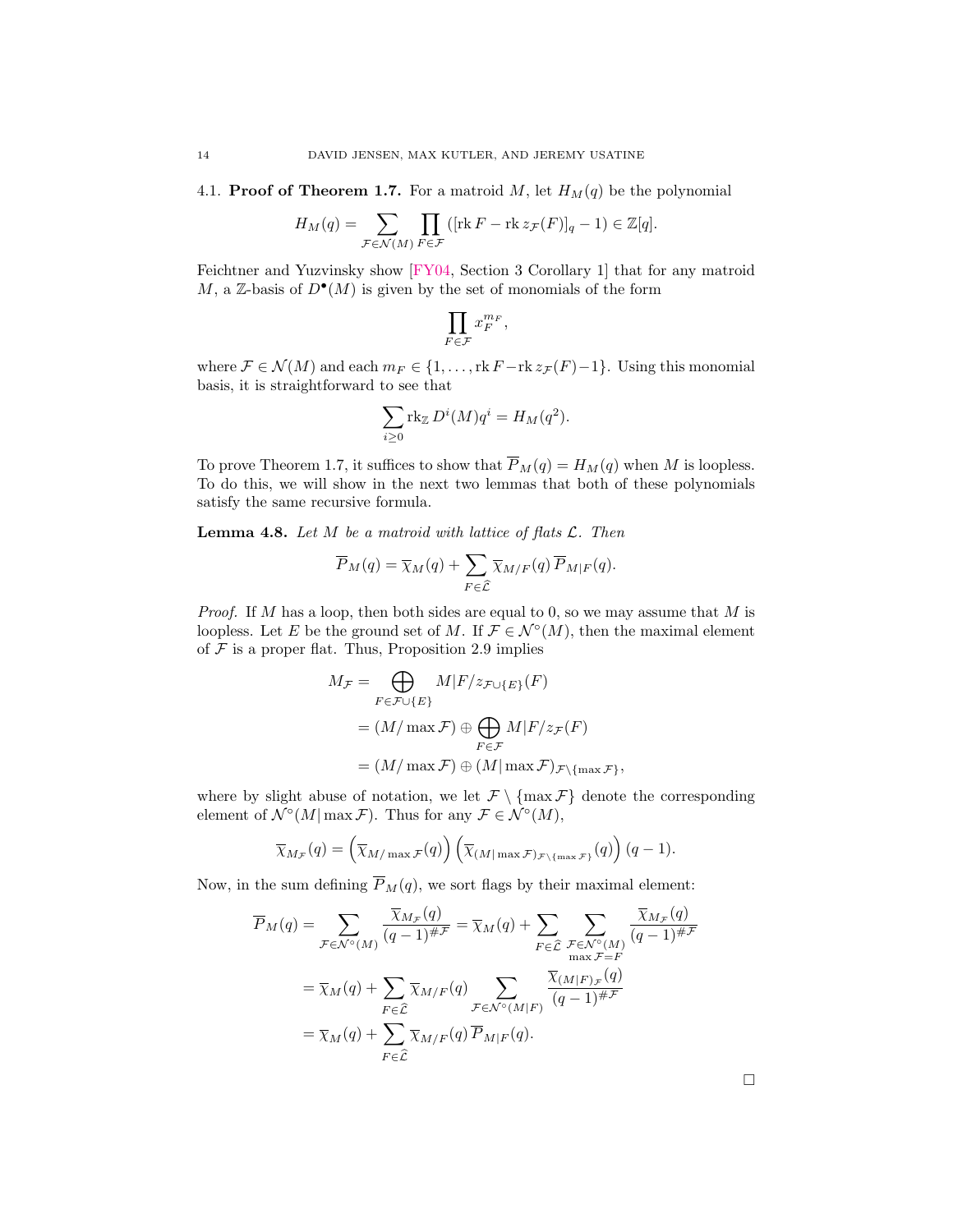<span id="page-14-0"></span>**Lemma 4.9.** Let  $M$  be a loopless matroid with lattice of flats  $\mathcal{L}$ . Then

$$
H_M(q) = \overline{\chi}_M(q) + \sum_{F \in \widehat{\mathcal{L}}} \overline{\chi}_{M/F}(q) H_{M|F}(q).
$$

*Proof.* Let E be the ground set of M. By [Corollary 2.3,](#page-5-1)

$$
\overline{\chi}_M(q) + \sum_{F \in \widehat{\mathcal{L}}} \overline{\chi}_{M/F}(q) H_{M|F}(q) = [\text{rk } M]_q + \sum_{F \in \widehat{\mathcal{L}}} \overline{\chi}_{M/F}(q) (H_{M|F}(q) - 1)
$$
\n
$$
= [\text{rk } M]_q + \sum_{F \in \widehat{\mathcal{L}}} \overline{\chi}_{M/F}(q) \sum_{\mathcal{F} \in \mathcal{N}(M|F) \backslash \{\emptyset\}} \prod_{G \in \mathcal{F}} ([\text{rk } G - \text{rk } z_{\mathcal{F}}(G)]_q - 1)
$$
\n
$$
= [\text{rk } M]_q + \sum_{\mathcal{F} \in \mathcal{N}^{\circ}(M) \backslash \{\emptyset\}} \sum_{\substack{F \in \mathcal{L} \\ \text{rk } F \subseteq F \subseteq E}} \overline{\chi}_{M/F}(q) \prod_{G \in \mathcal{F}} ([\text{rk } G - \text{rk } z_{\mathcal{F}}(G)]_q - 1).
$$

By [Proposition 2.2,](#page-5-0) the above string of equalities continues

$$
= [\mathop{\mathrm{rk}} M]_q + \sum_{\mathcal{F} \in \mathcal{N}^\circ(M) \setminus \{\emptyset\}} [\mathop{\mathrm{rk}} M - \mathop{\mathrm{rk}} (\max \mathcal{F})]_q \prod_{G \in \mathcal{F}} ([\mathop{\mathrm{rk}} G - \mathop{\mathrm{rk}} z_{\mathcal{F}}(G)]_q - 1)
$$
  
=  $H_M(q)$ ,

where the last equality can be seen by rewriting

$$
[\n {\rm rk}\, M]_q = 1 + ([{\rm rk}\, E - {\rm rk}\, z_{\{E\}}(E)]_q - 1),
$$

and

$$
[\text{rk } E - \text{rk}(\max \mathcal{F})]_q = 1 + ([\text{rk } E - \text{rk } z_{\mathcal{F} \cup \{E\}}(E)]_q - 1)
$$
  
for each  $\mathcal{F} \in \mathcal{N}^{\circ}(M) \setminus \{\emptyset\}.$ 

The following corollary completes our proof of [Theorem 1.7.](#page-3-0)

<span id="page-14-1"></span>Corollary 4.10. Let M be a loopless matroid. Then

$$
\overline{P}_M(q) = H_M(q) = \sum_{\mathcal{F} \in \mathcal{N}(M)} \prod_{F \in \mathcal{F}} \left( [\text{rk } F - \text{rk } z_{\mathcal{F}}(F)]_q - 1 \right).
$$

Proof. This follows from [Lemma 4.8,](#page-13-0) [Lemma 4.9,](#page-14-0) and induction on the rank of  $M$ .

## 5. A functional equation for the reduced motivic zeta function

In this section, we prove [Theorem 1.6.](#page-2-0) As a consequence, we obtain [Corollary 1.8](#page-3-1) as well. If the matroid  $M$  has a loop, then both sides of the equations in [Theorem 1.6](#page-2-0) and [Corollary 1.8](#page-3-1) are equal to 0. We therefore assume in this section that  $M$  is a loopless matroid.

[Theorem 1.6](#page-2-0) is a matroid analogue of the functional equation [\[CLNS18,](#page-27-9) Chapter 7 Proposition 3.3.10], which holds for the motivic Igusa zeta function of a subscheme of a smooth projective variety. Our proof is based on the proof in [\[CLNS18\]](#page-27-9). For readers familiar with this argument, we note the following adaptations, which are necessary in the setting of non-realizable matroids.

- The formula for  $\overline{Z}_M(q,T)$  given in [Theorem 3.1](#page-8-1) takes the place of the formula for a motivic Igusa zeta function in terms of a log resolution.
- Each Poincaré polynomial  $\overline{P}_M^{\mathcal{F}}(q)$  plays the role of the closure of a stratum in a log resolution.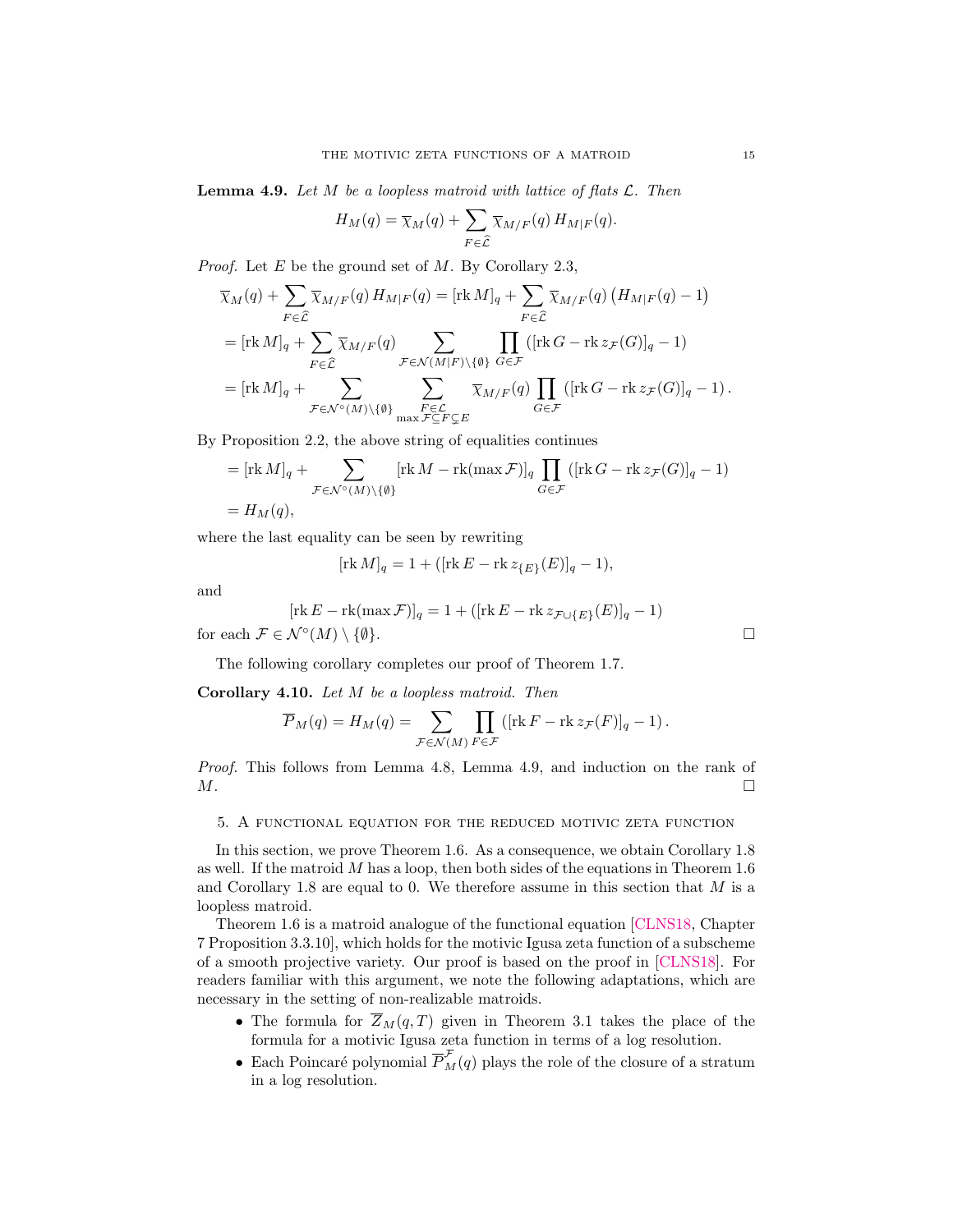• The class of a locally closed stratum in a log resolution is replaced by the polynomial  $\overline{\chi}_{M_{\mathcal{F}}}(q)/(q-1)^{\# \mathcal{F}}$ . In the geometric setting, the class of a locally closed stratum of a log resolution can be written as an alternating sum of closures of strata. A combinatorial analogue of this statement is given by applying Möbius inversion, on the poset of flags of flats, to the definition of the Poincaré polynomials. Explicitly, if  $\mathcal{F} \in \mathcal{N}^{\circ}(M)$ , then

<span id="page-15-0"></span>(2) 
$$
\frac{\overline{\chi}_{M_{\mathcal{F}}}(q)}{(q-1)^{\# \mathcal{F}}} = \sum_{\substack{\mathcal{G} \in \mathcal{N}^{\circ}(M) \\ \mathcal{G} \supseteq \mathcal{F}}} (-1)^{\# \mathcal{G} - \# \mathcal{F}} \overline{P}^{\mathcal{G}}_M(q).
$$

Note that  $\mathbb{Z}[q^{\pm 1}][T]_{\text{rat}}$  is contained in the field  $\mathbb{Q}(q)(T)$ , where the latter is exidence as a subfield of  $\mathbb{Q}(\alpha)[T][T^{-1}]$ . Thus for any  $f(a,T) \in \mathbb{Z}[\alpha^{\pm 1}][T]$ considered as a subfield of  $\mathbb{Q}(q)[T][T^{-1}]$ . Thus for any  $f(q,T) \in \mathbb{Z}[q^{\pm 1}][T]_{\text{rat}}$ ,<br>there is a well defined  $f(q,T^{-1}) \in \mathbb{Q}(\alpha)(T)$ . It suffices to prove that Theorem 1.6 there is a well defined  $f(q, T^{-1}) \in \mathbb{Q}(q)(T)$ . It suffices to prove that [Theorem 1.6](#page-2-0) holds in the field  $\mathbb{Q}(q)(T)$ , so throughout our proof, we will freely manipulate our expressions as rational functions. We begin with the following lemma.

<span id="page-15-1"></span>Lemma 5.1. Let M be a matroid. We have

$$
\overline{Z}_M(q,T) = q^{-(\text{rk }M-1)} \sum_{\mathcal{F} \in \mathcal{N}^\circ(M)} (-1)^{\# \mathcal{F}} \overline{P}_M^{\mathcal{F}}(q) \prod_{F \in \mathcal{F}} \frac{1 - q^{-(\text{rk }F-1)} T^{\# F}}{1 - q^{-\text{rk }F} T^{\# F}}.
$$

*Proof.* For each  $\mathcal{G} \in \mathcal{N}^{\circ}(M)$ ,

$$
\sum_{\substack{\mathcal{F}\in \mathcal{N}^{\circ}(M)\\\mathcal{F}\subseteq \mathcal{G}}}(-1)^{\#\mathcal{F}}\prod_{F\in \mathcal{F}}\frac{(q-1)q^{-\operatorname{rk} F}T^{\# F}}{1-q^{-\operatorname{rk} F}T^{\# F}}=\prod_{F\in \mathcal{G}}\left(1-\frac{(q-1)q^{-\operatorname{rk} F}T^{\# F}}{1-q^{-\operatorname{rk} F}T^{\# F}}\right).
$$

By [Theorem 3.1,](#page-8-1)

$$
\overline{Z}_M(q,T) = q^{-(\text{rk }M-1)} \sum_{\mathcal{F} \in \mathcal{N}^\circ(M)} \frac{\overline{\chi}_{M_{\mathcal{F}}}(q)}{(q-1)^{\#\mathcal{F}}} \prod_{F \in \mathcal{F}} (q-1) \frac{q^{-\text{rk }F} T^{\#F}}{1 - q^{-\text{rk }F} T^{\#F}}.
$$

By  $(2)$ , this is equal to

$$
q^{-(\operatorname{rk} M-1)}\sum_{\substack{\mathcal{F},\mathcal{G}\in \mathcal{N}^{\circ}(M)\\\mathcal{F}\subseteq \mathcal{G}}}\nolimits(-1)^{\#\mathcal{G}-\#\mathcal{F}}\overline{P}^{\mathcal{G}}_M(q)\prod_{F\in\mathcal{F}}\frac{(q-1)q^{-\operatorname{rk} F}T^{\#F}}{1-q^{-\operatorname{rk} F}T^{\#F}},
$$

which, by the above, is equal to

$$
q^{-(\text{rk }M-1)} \sum_{\mathcal{G}\in\mathcal{N}^{\circ}(M)} (-1)^{\#\mathcal{G}} \overline{P}^{\mathcal{G}}_M(q) \prod_{F\in\mathcal{G}} \left(1 - \frac{(q-1)q^{-\text{rk }F}T^{\#F}}{1 - q^{-\text{rk }F}T^{\#F}}\right)
$$
  
= 
$$
q^{-(\text{rk }M-1)} \sum_{\mathcal{F}\in\mathcal{N}^{\circ}(M)} (-1)^{\#\mathcal{F}} \overline{P}^{\mathcal{F}}_M(q) \prod_{F\in\mathcal{F}} \frac{1 - q^{-(\text{rk }F-1)}T^{\#F}}{1 - q^{-\text{rk }F}T^{\#F}}.
$$

We now complete the proof of [Theorem 1.6.](#page-2-0)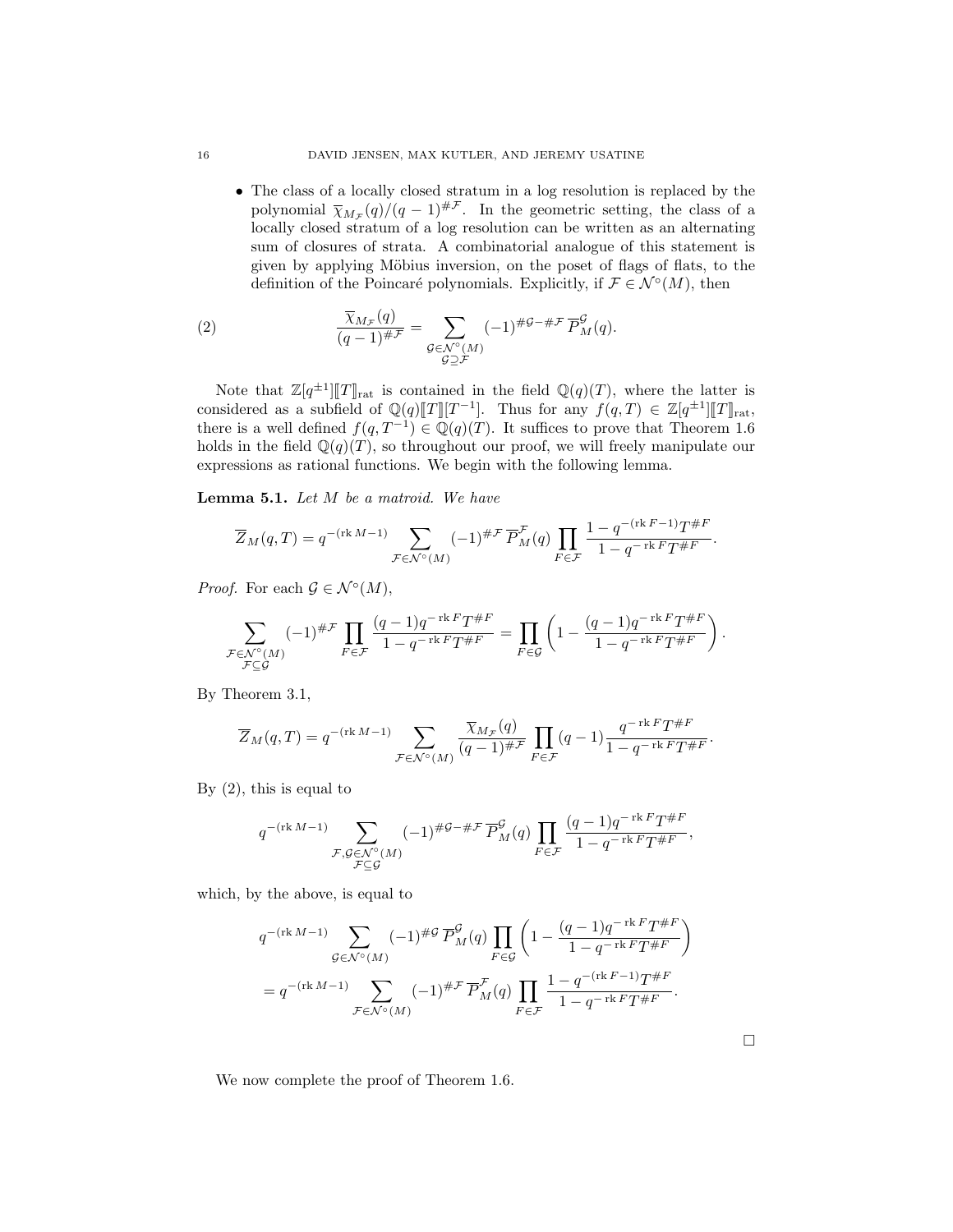Proof of [Theorem 1.6.](#page-2-0) By [Theorem 4.6](#page-12-0) and [Lemma 5.1,](#page-15-1)

$$
\overline{Z}_{M}(q^{-1}, T^{-1}) = q^{\text{rk } M-1} \sum_{\mathcal{F} \in \mathcal{N}^{\circ}(M)} (-1)^{\# \mathcal{F}} \overline{P}_{M}^{\mathcal{F}}(q^{-1}) \prod_{F \in \mathcal{F}} \frac{1 - q^{\text{rk } F-1} T^{-\# F}}{1 - q^{\text{rk } F} T^{-\# F}}
$$
\n
$$
= \sum_{\mathcal{F} \in \mathcal{N}^{\circ}(M)} (-1)^{\# \mathcal{F}} \overline{P}_{M}^{\mathcal{F}}(q) q^{\# \mathcal{F}} \prod_{F \in \mathcal{F}} \frac{q^{-(\text{rk } F-1)} T^{\# F} - 1}{q(q^{-\text{rk } F} T^{\# F} - 1)}
$$
\n
$$
= \sum_{\mathcal{F} \in \mathcal{N}^{\circ}(M)} (-1)^{\# \mathcal{F}} \overline{P}_{M}^{\mathcal{F}}(q) \prod_{F \in \mathcal{F}} \frac{1 - q^{-(\text{rk } F-1)} T^{\# F}}{1 - q^{-\text{rk } F} T^{\# F}}
$$
\n
$$
= q^{\text{rk } M-1} \overline{Z}_{M}(q, T).
$$

We will use the remainder of this section to prove [Corollary 1.8.](#page-3-1) Note that, if  $f(q,T) \in \mathbb{Z}[q^{\pm 1}]\llbracket T \rrbracket_{\text{rat}}$ , then  $f(q,T^{-1})$  is an element of  $\mathbb{Z}[q^{\pm 1}]\llbracket T \rrbracket_{\text{rat}}$  as well. This is because

$$
(q-1)\frac{q^{b}(T^{-1})^a}{1-q^{b}(T^{-1})^a} = -(q-1)\left(1+\frac{q^{-b}T^a}{1-q^{-b}T^a}\right) \in \mathbb{Z}[q^{\pm 1}]\llbracket T \rrbracket_{\text{rat}}.
$$

Let

$$
\lim_{T \to \infty} : \mathbb{Z}[q^{\pm 1}][T]_{\text{rat}} \to \mathbb{Z}[q^{\pm 1}]
$$

denote the  $\mathbb{Z}[q^{\pm 1}]$ -algebra map obtained by composing the involution

$$
\mathbb{Z}[q^{\pm 1}][T]\rbrack_{\text{rat}} \to \mathbb{Z}[q^{\pm 1}][T]\rbrack_{\text{rat}} : f(q, T) \mapsto f(q, T^{-1})
$$

with the map

$$
\mathbb{Z}[q^{\pm 1}]\llbracket T \rrbracket_{\text{rat}} \to \mathbb{Z}[q^{\pm 1}]: f(q, T) \mapsto f(q, 0).
$$

We will prove [Corollary 1.8](#page-3-1) by applying  $\lim_{T\to\infty}$  to both sides of the functional equation in [Theorem 1.6.](#page-2-0)

*Proof of [Corollary 1.8.](#page-3-1)* We see that for any  $a \in \mathbb{Z}_{>0}$  and  $b \in \mathbb{Z}$ ,

$$
\lim_{T \to \infty} \left( (q-1) \frac{q^b T^a}{1 - q^b T^a} \right) = -(q-1).
$$

Therefore by [Theorem 3.1,](#page-8-1)

$$
\lim_{T \to \infty} (q^{\text{rk } M-1} \overline{Z}_M(q, T)) = \sum_{\mathcal{F} \in \mathcal{N}^\circ(M)} (-1)^{\# \mathcal{F}} \overline{\chi}_{M_{\mathcal{F}}}(q).
$$

Because  $T \mapsto T^{-1}$  is an involution, for any  $f(q,T) \in \mathbb{Z}[q^{\pm 1}][T]_{\text{rat}}$ ,

$$
\lim_{T \to \infty} f(q, T^{-1}) = f(q, 0),
$$

and by definition

$$
\overline{Z}_M(q,0) = \overline{\chi}_{M_0}(q) q^{-(\text{rk }M-1) - \overline{\text{wt}}_M(0)} = q^{-(\text{rk }M-1)} \overline{\chi}_M(q).
$$

Thus

$$
\lim_{T\rightarrow\infty}\overline{Z}_M(q^{-1},T^{-1})=\overline{Z}_M(q^{-1},0)=q^{\operatorname{rk} M-1}\overline{\chi}_M(q^{-1}).
$$

The desired result now follows from [Theorem 1.6.](#page-2-0)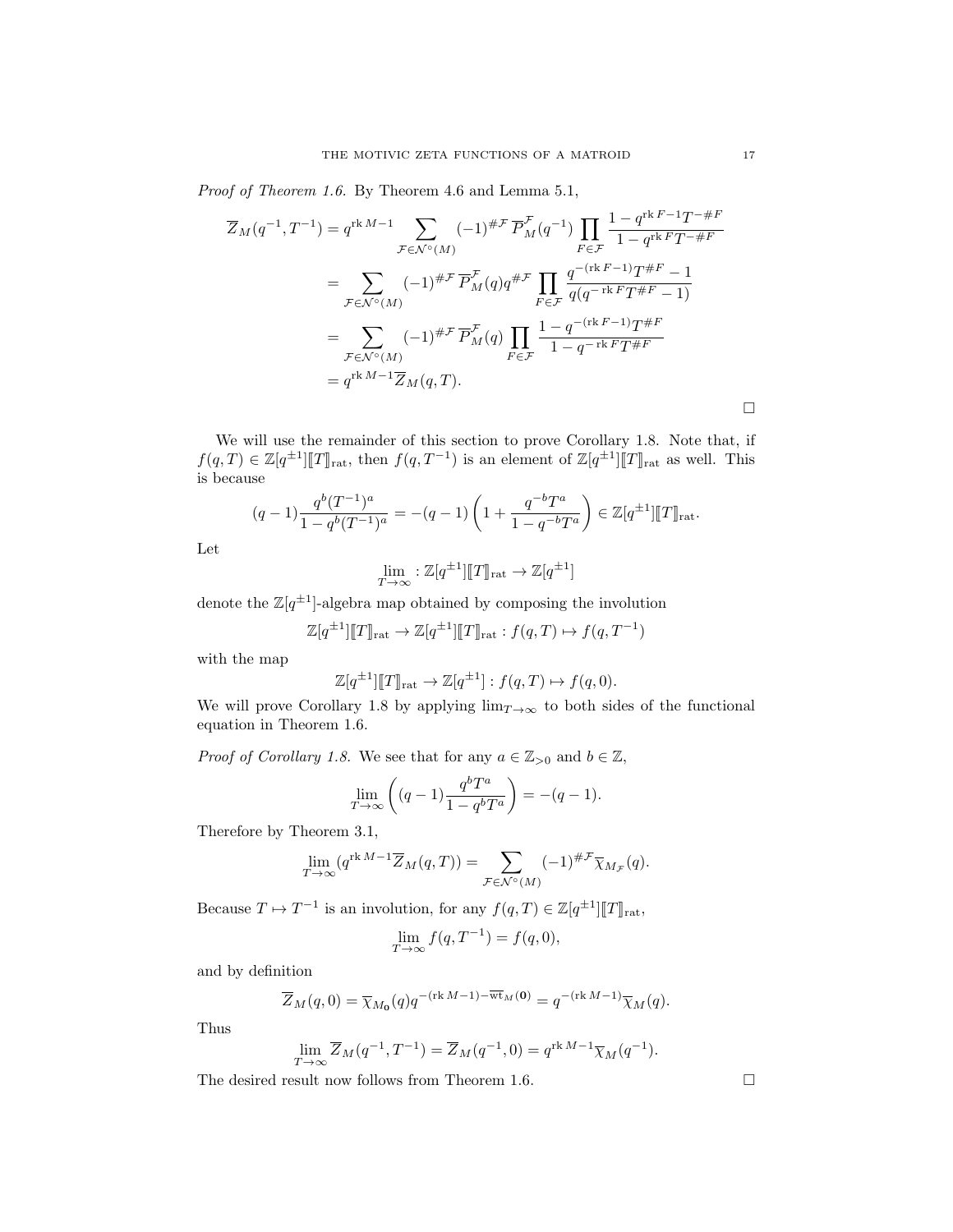6. A recurrence relation for the local motivic zeta function

In this section we prove [Theorem 1.12,](#page-4-0) which gives a recurrence relation satisfied by the local motivic zeta function of a matroid. We note that, aesthetically, [Theorem 1.12](#page-4-0) and its proof are quite similar to [Lemma 4.8](#page-13-0) and its proof above.

*Proof of [Theorem 1.12.](#page-4-0)* Let M be a matroid with lattice of flats  $\mathcal L$  and ground set E. If M has a loop, then both sides of the equation in [Theorem 1.12](#page-4-0) are equal to 0, so we will assume that M is loopless. If  $\mathcal{F} \in \mathcal{N}^*(M)$ , then [Proposition 2.9](#page-7-1) implies

$$
M_{\mathcal{F}} = \bigoplus_{F \in \mathcal{F}} M|F/z_{\mathcal{F}}(F) = (M/z_{\mathcal{F}}(E)) \oplus (M|z_{\mathcal{F}}(E))_{\mathcal{F} \setminus \{E\}},
$$

so

$$
\chi_{M_{\mathcal{F}}}(q) = \chi_{M/z_{\mathcal{F}}(E)}(q) \cdot \chi_{(M|z_{\mathcal{F}}(E))_{\mathcal{F}\backslash\{E\}}}(q),
$$

where by slight abuse of notation, we let  $\mathcal{F} \setminus \{E\}$  denote the corresponding element of  $\mathcal{N}^*(M|z_{\mathcal{F}}(E))$ . Thus by [Theorem 3.1,](#page-8-1)

$$
q^{\text{rk }M} Z_M^0(q,T) = \sum_{\mathcal{F} \in \mathcal{N}^*(M)} \chi_{M_{\mathcal{F}}}(q) \prod_{F \in \mathcal{F}} \frac{q^{-\text{rk }F} T^{\#F}}{1 - q^{-\text{rk }F} T^{\#F}}
$$
  
\n
$$
= \chi_M(q) \frac{q^{-\text{rk }E} T^{\#E}}{1 - q^{-\text{rk }E} T^{\#E}} + \sum_{F \in \hat{\mathcal{L}}} \sum_{\mathcal{F} \in \mathcal{N}^*(M)} \chi_{M_{\mathcal{F}}}(q) \prod_{G \in \mathcal{F}} \frac{q^{-\text{rk }G} T^{\#G}}{1 - q^{-\text{rk }G} T^{\#G}}
$$
  
\n
$$
= \chi_M(q) \frac{q^{-\text{rk }M} T^{\#E}}{1 - q^{-\text{rk }M} T^{\#E}}
$$
  
\n
$$
+ \sum_{F \in \hat{\mathcal{L}}} \chi_{M/F}(q) \frac{q^{-\text{rk }M} T^{\#E}}{1 - q^{-\text{rk }M} T^{\#E}} \sum_{\mathcal{F} \in \mathcal{N}^*(M|F)} \chi_{(M|F)_{\mathcal{F}}}(q) \prod_{G \in \mathcal{F}} \frac{q^{-\text{rk }G} T^{\#G}}{1 - q^{-\text{rk }G} T^{\#G}}
$$
  
\n
$$
= (q-1) \frac{q^{-\text{rk }M} T^{\#E}}{1 - q^{-\text{rk }M} T^{\#E}} \left( \overline{\chi}_M(q) + \sum_{F \in \hat{\mathcal{L}}} \overline{\chi}_{M/F}(q) q^{\text{rk}(M|F)} Z_{M|F}^0(q, T) \right).
$$

## 7. The topological zeta function of a matroid

<span id="page-17-0"></span>By [\[CLNS18,](#page-27-9) Chapter 7 Proposition 3.1.4], there exists a ring morphism

$$
\mu_{\text{top}} \colon \mathbb{Z}[q^{\pm 1}][T]_{\text{rat}} \to \mathbb{Q}(s),
$$

such that

$$
\mu_{\text{top}}(q) = 1
$$

and

$$
\mu_{\text{top}}\left((q-1)\frac{q^b T^a}{1-q^b T^a}\right) = \frac{1}{as-b}
$$

for all  $(a, b) \in (\mathbb{Z}_{>0}, \mathbb{Z})$ . Recall that the topological zeta function of a matroid M is defined to be  $Z_M^{\text{top}}(s) = \mu_{\text{top}}(Z_M(q,T)) \in \mathbb{Q}(s)$ . In this section, we will prove [Theorem 1.11](#page-4-1) and [Theorem 1.10.](#page-4-2)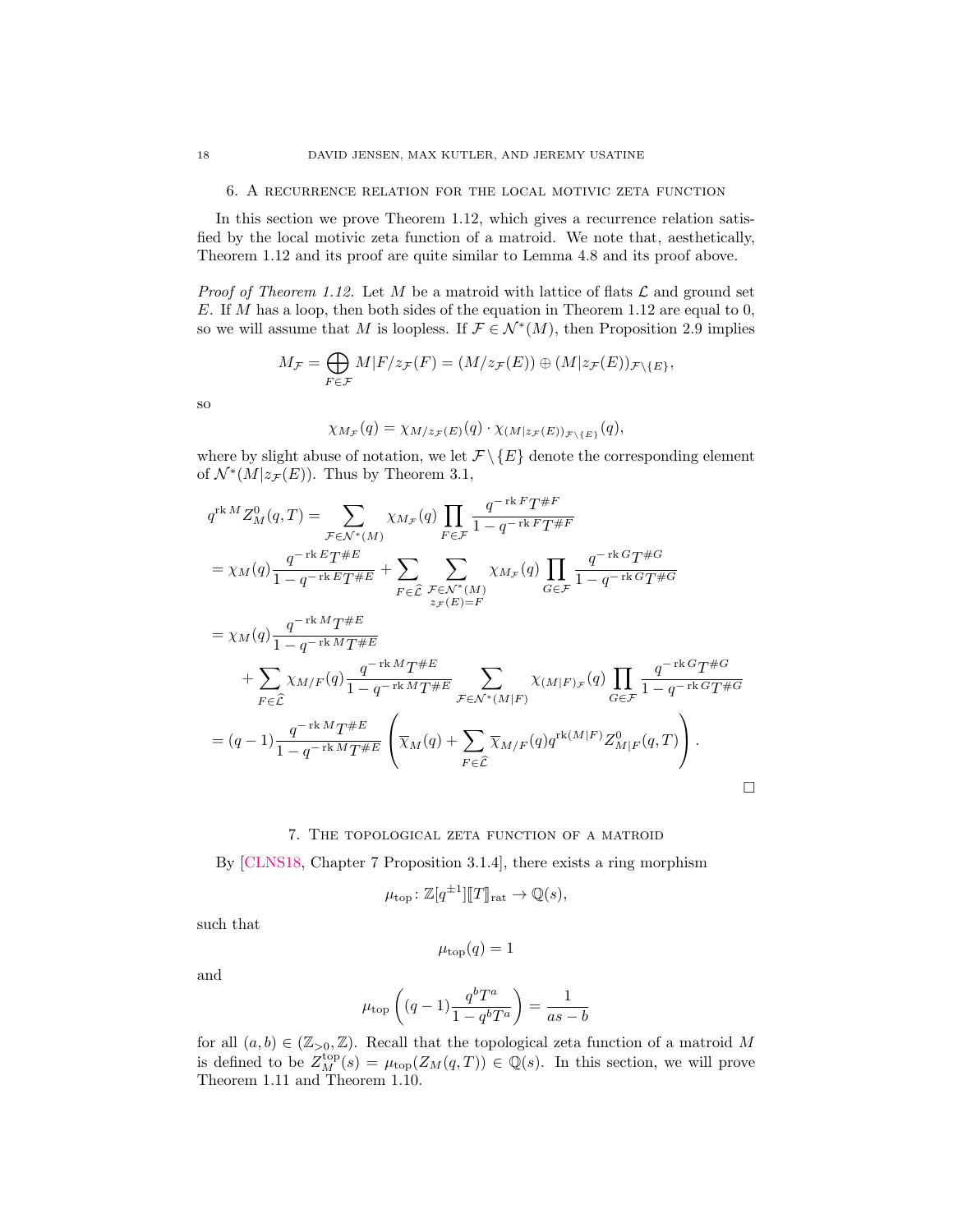7.1. Taylor series of the topological zeta function. We begin by showing that the topological zeta function of a matroid is a specialization of the local motivic zeta function of that matroid.

<span id="page-18-0"></span>Proposition 7.1. Let M be a matroid. Then

$$
Z_M^{\text{top}}(s) = \mu_{\text{top}}(Z_M^0(q, T)).
$$

Proof. By [Theorem 3.1,](#page-8-1)

$$
Z_M^{\text{top}}(s) = \mu_{\text{top}}(Z_M(q,T)) = \sum_{\mathcal{F} \in \mathcal{N}(M)} \frac{\chi_{M_{\mathcal{F}}}(q)}{(q-1)^{\# \mathcal{F}}} \Big|_{q=1} \prod_{F \in \mathcal{F}} \frac{1}{(\# F)s + \text{rk } F}.
$$

Let E be the ground set of M. For any  $\mathcal{F} \in \mathcal{N}^{\circ}(M)$ ,

$$
\frac{\chi_{M_{\mathcal{F}}}(q)}{(q-1)^{\# \mathcal{F}}}\Big|_{q=1} = \left( (q-1) \frac{\chi_{M_{\mathcal{F} \cup \{E\}}}(q)}{(q-1)^{\# (\mathcal{F} \cup \{E\})}} \right)\Big|_{q=1} = 0.
$$

Therefore

$$
Z_M^{\text{top}}(s) = \sum_{\mathcal{F} \in \mathcal{N}^*(M)} \frac{\chi_{M_{\mathcal{F}}}(q)}{(q-1)^{\# \mathcal{F}}} \Big|_{q=1} \prod_{F \in \mathcal{F}} \frac{1}{(\# F)s + \text{rk } F} = \mu_{\text{top}}(Z_M^0(q, T)).
$$

[Theorem 1.12](#page-4-0) and [Proposition 7.1](#page-18-0) immediately imply the next corollary, which gives a recurrence relation satisfied by the topological zeta function of a matroid.

<span id="page-18-1"></span>**Corollary 7.2.** Let M be a matroid with ground set E and lattice of flats  $\mathcal{L}$ . Then

$$
Z_M^{\text{top}}(s) = \frac{1}{(\#E)s + \text{rk }M} \left( \overline{\chi}_M(1) + \sum_{F \in \widehat{\mathcal{L}}} \overline{\chi}_{M/F}(1) Z_{M/F}^{\text{top}}(s) \right).
$$

We may now complete the proof of [Theorem 1.11.](#page-4-1)

*Proof of [Theorem 1.11.](#page-4-1)* Let  $M$  be a loopless matroid with ground set  $E$ . We begin by proving that  $Z_M^{\text{top}}(0) = 1$  by induction on the rank of M. [Corollary 7.2](#page-18-1) implies

$$
Z_M^{\text{top}}(0) = \frac{1}{\text{rk } M} \left( \overline{\chi}_M(1) + \sum_{F \in \widehat{\mathcal{L}}} \overline{\chi}_{M/F}(1) Z_{M|F}^{\text{top}}(0) \right)
$$
  
= 
$$
\frac{1}{\text{rk } M} \left( \overline{\chi}_M(1) + \sum_{F \in \widehat{\mathcal{L}}} \overline{\chi}_{M/F}(1) \right)
$$
  
= 1,

where the last equality follows from [Corollary 2.3.](#page-5-1) Next we prove that

$$
\left(\frac{d}{ds}Z_M^{\text{top}}(s)\right)\Big|_{s=0} = -\#E.
$$

By [Corollary 7.2,](#page-18-1)

$$
\frac{d}{ds}Z_M^{\text{top}}(s) = \frac{1}{(\#E)s + \text{rk }M} \left( (-\#E) Z_M^{\text{top}}(s) + \sum_{F \in \hat{\mathcal{L}}} \overline{\chi}_{M/F}(1) \frac{d}{ds} Z_{M|F}^{\text{top}}(s) \right).
$$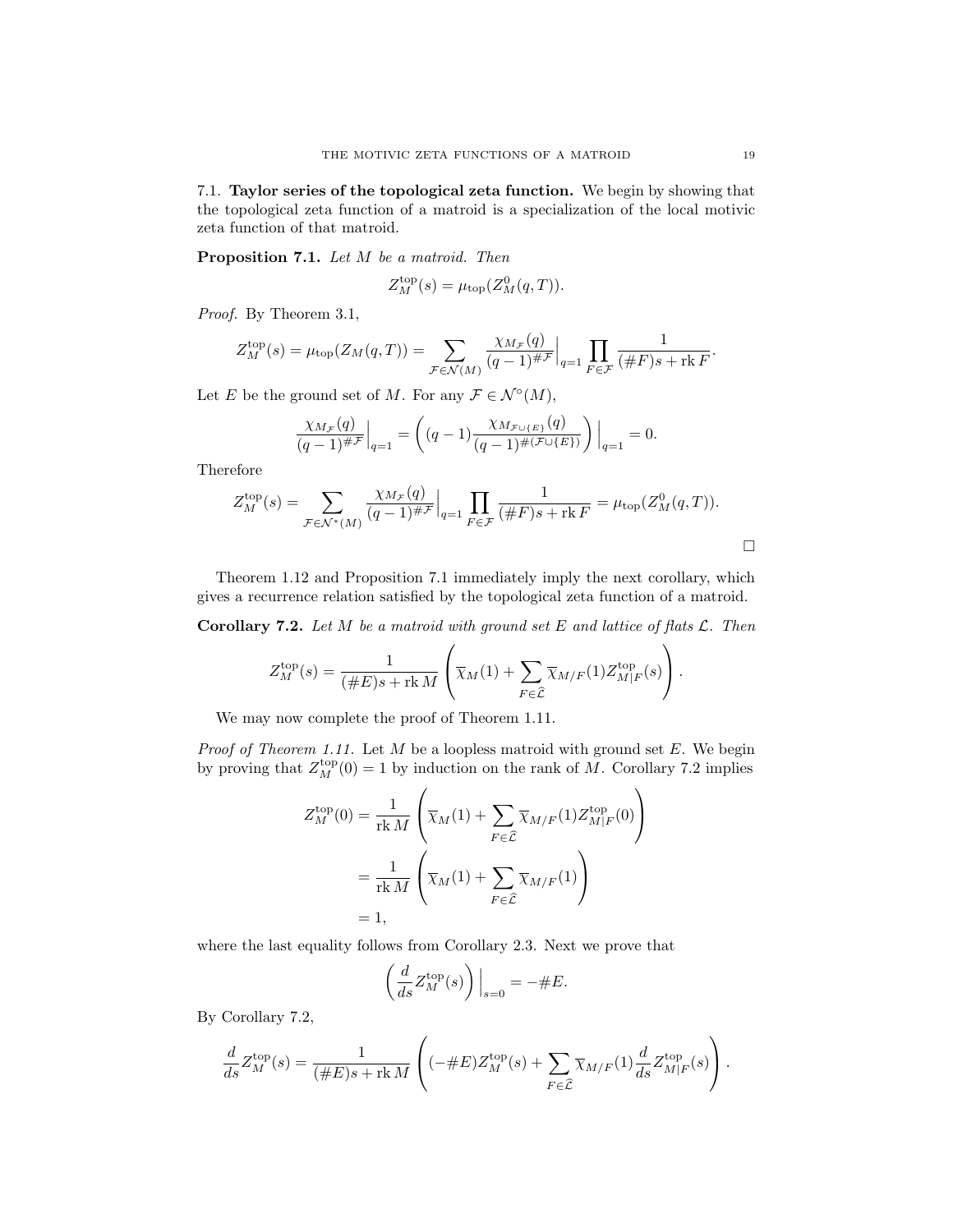Thus by induction on the rank of  $M$ , we have

$$
\left(\frac{d}{ds}Z_M^{\text{top}}(s)\right)\Big|_{s=0} = \frac{1}{\text{rk }M} \left(-\#E - \sum_{F \in \hat{\mathcal{L}}} (\#F)\overline{\chi}_{M/F}(1)\right)
$$

$$
= \frac{-\#E - (\#E)(\text{rk }M - 1)}{\text{rk }M}
$$

$$
= -\#E,
$$

where the second equality follows from [Corollary 2.4.](#page-5-2)  $\Box$ 

7.2. The topological zeta function of van der Veer. In this section we prove [Theorem 1.10,](#page-4-2) which states that in the case of simple matroids, our definition of the topological zeta function of a matroid is equivalent to the definition introduced by van der Veer in [\[vdV18\]](#page-27-5). To do this, it will be useful to define the following polynomials.

<span id="page-19-0"></span>**Definition 7.3.** Let M be a matroid. For each  $\mathcal{F} \in \mathcal{N}(M)$ , we define the **Euler-**Poincaré polynomial of  $M$  at  $\mathcal F$  to be

$$
P_M^{\mathcal{F}}(q) = \sum_{\substack{\mathcal{G} \in \mathcal{N}(M) \\ \mathcal{G} \supseteq \mathcal{F}}} \frac{\chi_{M_{\mathcal{G}}}(q)}{(q-1)^{\#\mathcal{G}}} \in \mathbb{Z}[q].
$$

We define the **Euler-Poincaré polynomial** of  $M$  to be

$$
P_M(q) = \sum_{\mathcal{F} \in \mathcal{N}^*(M)} \frac{\chi_{M_{\mathcal{F}}}(q)}{(q-1)^{\# \mathcal{F}}} \in \mathbb{Z}[q].
$$

In other words,  $P_M(q)$  is the Euler-Poincaré polynomial of M at the flag consisting of only the ground set of M.

<span id="page-19-2"></span>**Remark 7.4.** If  $\mathcal{F} \in \mathcal{N}^{\circ}(M)$ , then the definitions immediately imply that  $P_M^{\mathcal{F}}(q)$  =  $q \overline{P}_{M}^{\mathcal{F}}(q)$  and  $P_{M}^{\mathcal{F}\cup\{E\}}(q) = \overline{P}_{M}^{\mathcal{F}}(q)$ , where E is the ground set of M. See [Remark 7.5](#page-19-1) below for a geometric interpretation of this fact.

Although this implies that the Poincaré polynomials and the Euler-Poincaré polynomials give equivalent information, they evoke different geometric intuitions.

<span id="page-19-1"></span>**Remark 7.5.** Let  $\mathcal A$  be a hyperplane arrangement realizing  $M$ , let Y be the wonderful model of A with respect to the maximal building set, and let  $D<sub>F</sub>$ be the closure of the stratum in Y corresponding to  $\mathcal{F}$ . By [Proposition 2.12,](#page-8-2)  $P_M^{\mathcal{F}}(\mathbb{L}) = [D_{\mathcal{F}}] \in K_0(\mathbf{Var}_{\mathbb{C}}),$  so  $P_M^{\mathcal{F}}(q^2)$  is the Euler-Poincaré polynomial of  $D_{\mathcal{F}}$ .

Furthermore, suppose that  $\mathcal{F} \in \mathcal{N}^{\circ}(M)$ , and let  $D_{\mathcal{F} \cup \{E\}}$  be the closure of the stratum in Y corresponding to  $\mathcal{F} \cup \{E\}$ , where E is the ground set of M. Let  $\overline{Y}$ be the wonderful model, with respect to the maximal building set, of the projectivization of A. Let  $\overline{D}_{\mathcal{F}}$  be the closure of the stratum in  $\overline{Y}$  corresponding to  $\mathcal{F}$ . By [\[DCP95,](#page-27-11) Theorems 4.1 and 4.2],  $D_{\mathcal{F}}$  is isomorphic to a line bundle on  $\overline{D}_{\mathcal{F}}$  and  $D_{\mathcal{F}\cup\{E\}}$  is isomorphic to  $\overline{D}_{\mathcal{F}}$ . Thus  $P_M^{\mathcal{F}}(\mathbb{L}) = \mathbb{L} \overline{P}_M^{\mathcal{F}}(\mathbb{L})$  and  $P_M^{\mathcal{F}\cup\{E\}}(\mathbb{L}) = \overline{P}_M^{\mathcal{F}}(\mathbb{L})$ by [Remark 4.2.](#page-11-3)

We will now set notation for certain polynomials whose evaluations at 1 can be used to express van der Veer's topological zeta function. For any matroid M and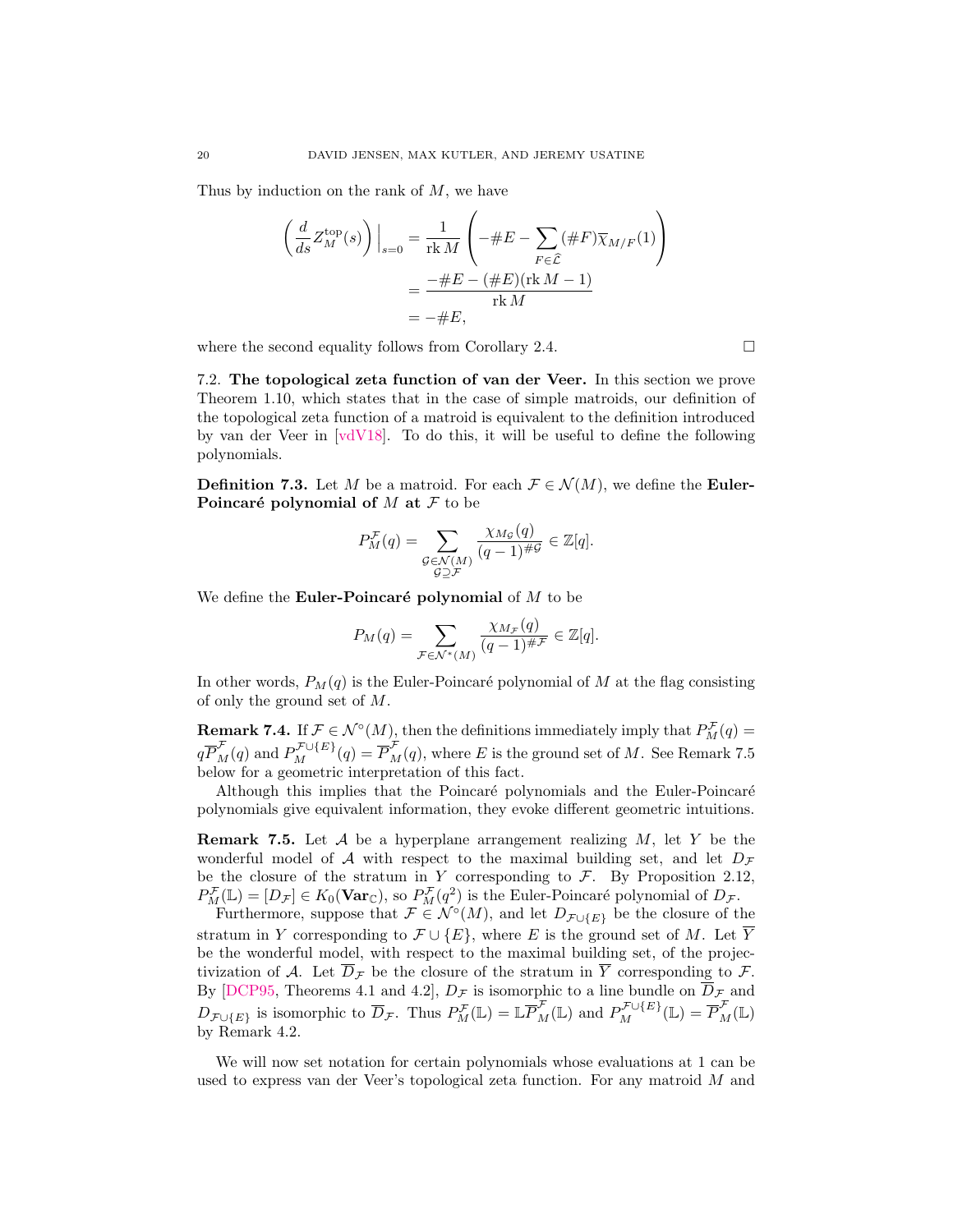flag  $\mathcal{F} \in \mathcal{N}^*(M)$ , let  $H_M^{\mathcal{F}}(q)$  denote the polynomial

$$
H^{\mathcal{F}}_M(q)=\sum_{\substack{\mathcal{G}\in \mathcal{N}(M)\\\mathcal{G}\cup\mathcal{F}\in \mathcal{N}(M)}}\prod_{G\in\mathcal{G}}\left([\mathop{\rm rk}\nolimits G-\mathop{\rm rk} z_{\mathcal{G}\cup\mathcal{F}}(G)]_q-1\right)\in\mathbb{Z}[q].
$$

For any flag  $\mathcal{F} \in \mathcal{N}^{\circ}(M)$ , let  $H_M^{\mathcal{F}}(q)$  denote the polynomial

$$
H_M^{\mathcal{F}}(q) = q H_M^{\mathcal{F} \cup \{E\}}(q),
$$

where  $E$  is the ground set of  $M$ . These polynomials are generalizations of the polynomials  $H_M(q)$  defined in [subsection 4.1.](#page-13-1) Specifically, we have

$$
H_M(q) = H_M^{\{E\}}(q).
$$

If M is a simple matroid with lattice of flats  $\mathcal L$  and  $Z_{\mathcal L}(s)$  is the topological zeta function of  $\mathcal L$  in the sense of [\[vdV18,](#page-27-5) Definition 1], then [vdV18, Proposition 1] implies

$$
Z_{\mathcal{L}}(s) = \sum_{\mathcal{F} \in \mathcal{N}(M)} \sum_{\substack{\mathcal{G} \in \mathcal{N}(M) \\ \mathcal{G} \supseteq \mathcal{F}}} (-1)^{\# \mathcal{G} - \# \mathcal{F}} H_M^{\mathcal{G}}(1) \prod_{F \in \mathcal{F}} \frac{1}{(\# F)s + \operatorname{rk} F}.
$$

At the same time, [Theorem 3.1](#page-8-1) and Möbius inversion imply

 $\lambda$ 

$$
Z_M^{\text{top}}(s) = \sum_{\mathcal{F} \in \mathcal{N}(M)} \frac{\chi_{M_{\mathcal{F}}}(q)}{(q-1)^{\# \mathcal{F}}} \Big|_{q=1} \prod_{F \in \mathcal{F}} \frac{1}{(\# F)s + \text{rk } F}
$$
  
= 
$$
\sum_{\mathcal{F} \in \mathcal{N}(M)} \sum_{\substack{G \in \mathcal{N}(M) \\ G \supseteq \mathcal{F}}} (-1)^{\# \mathcal{G} - \# \mathcal{F}} P_M^{\mathcal{G}}(1) \prod_{F \in \mathcal{F}} \frac{1}{(\# F)s + \text{rk } F}.
$$

[Theorem 1.10](#page-4-2) therefore follows from the next proposition.

<span id="page-20-0"></span>**Proposition 7.6.** Let M be a loopless matroid. Then for any  $\mathcal{F} \in \mathcal{N}(M)$ ,

$$
P_M^{\mathcal{F}}(q) = H_M^{\mathcal{F}}(q).
$$

*Proof.* Let E be the ground set of M. We first prove the special case  $\mathcal{F} = \{E\}$ . By [Corollary 4.10](#page-14-1) and [Remark 7.4,](#page-19-2)

$$
P_M^{\{E\}}(q) = \overline{P}_M(q) = H_M(q) = H_M^{\{E\}}(q).
$$

Now we will prove the case where  $\mathcal{F} \in \mathcal{N}^*(M)$ . In the proof of [Theorem 4.6,](#page-12-0) we showed in [\(1\)](#page-12-1) that

$$
P_M^{\mathcal{F}}(q) = \overline{P}_M^{\mathcal{F}\backslash\{E\}}(q) = \prod_{F \in \mathcal{F}} \overline{P}_{M|F/z_{\mathcal{F}}(F)}(q) = \prod_{F \in \mathcal{F}} P_{M|F/z_{\mathcal{F}}(F)}(q).
$$

Also

$$
H_M^{\mathcal{F}}(q) = \sum_{\substack{\mathcal{G} \in \mathcal{N}(M) \\ \mathcal{G} \cup \mathcal{F} \in \mathcal{N}(M)}} \prod_{G \in \mathcal{G}} ([\text{rk } G - \text{rk } z_{\mathcal{G} \cup \mathcal{F}}(G)]_q - 1)
$$
  
= 
$$
\prod_{F \in \mathcal{F}} \sum_{\substack{\mathcal{G} \in \mathcal{N}(M|F/z_{\mathcal{F}}(F)) \\ \mathcal{F} \in \mathcal{F}}} \prod_{G \in \mathcal{G}} ([\text{rk } G - \text{rk}_{\mathcal{G} \cup \{F\}}(G)]_q - 1)
$$
  
= 
$$
\prod_{F \in \mathcal{F}} H_{M|F/z_{\mathcal{F}}(F)}(q).
$$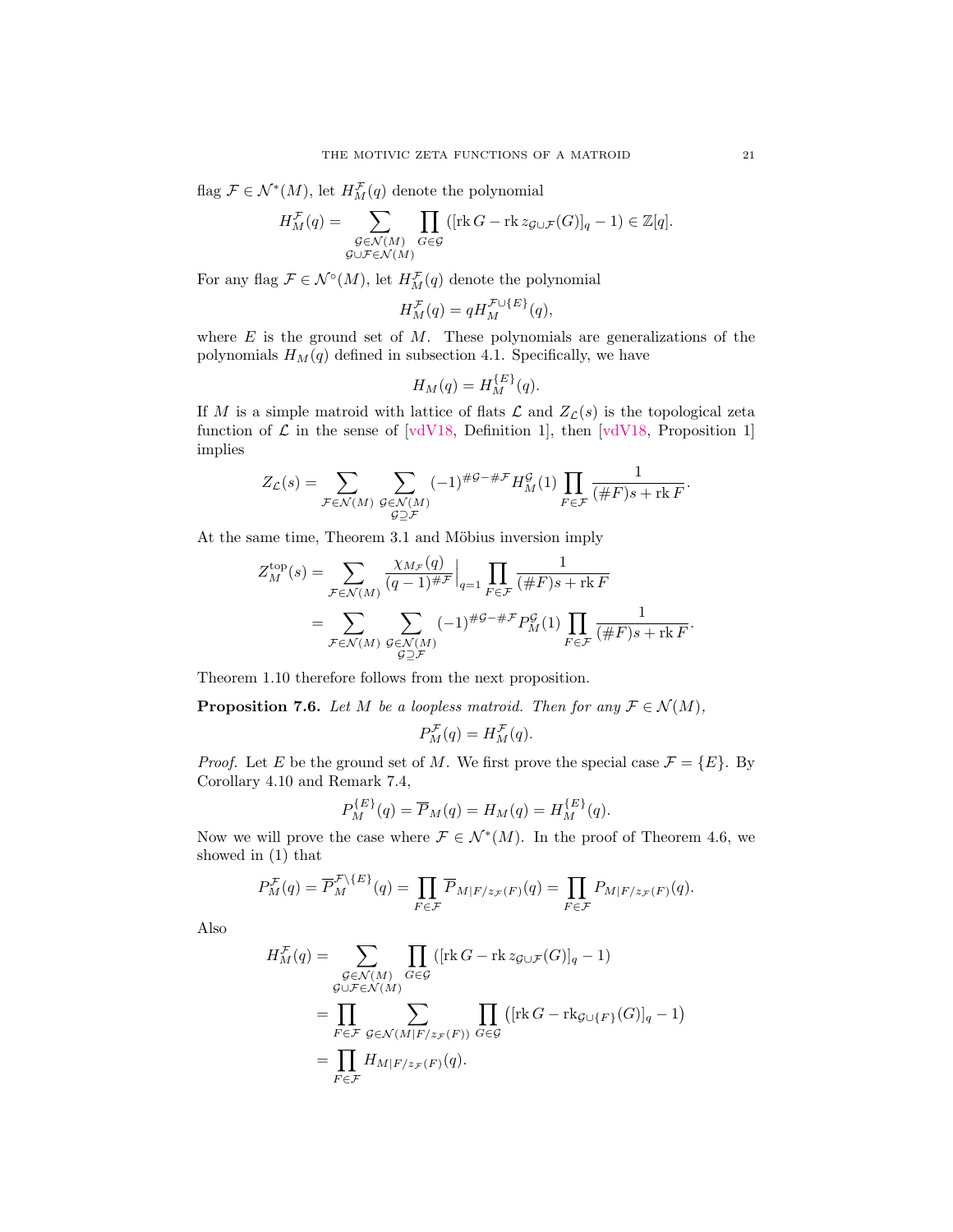Therefore by the case where the flag consists only of the ground set, we have

$$
P_M^{\mathcal{F}}(q) = \prod_{F \in \mathcal{F}} P_{M|F/z_{\mathcal{F}}(F)}(q) = \prod_{F \in \mathcal{F}} H_{M|F/z_{\mathcal{F}}(F)}(q) = H_M^{\mathcal{F}}(q).
$$

Finally when  $\mathcal{F} \in \mathcal{N}^{\circ}(M)$ , [Remark 7.4](#page-19-2) implies

$$
P_M^{\mathcal{F}}(q) = q P_M^{\mathcal{F} \cup \{E\}}(q) = q H_M^{\mathcal{F} \cup \{E\}}(q) = H_M^{\mathcal{F}}(q),
$$

and we have completed the proof in all cases.  $\hfill \square$ 

## 8. Examples

<span id="page-21-0"></span>The motivic zeta function of a matroid  $M$  determines the characteristic polynomial of  $M$ , because

$$
\chi_M(q) = q^{\text{rk }M} Z_M(q,0).
$$

In this section, we show by example that the motivic zeta function is in fact a strictly finer matroid invariant than the characteristic polynomial. We also exhibit a pair of non-isomorphic matroids with the same motivic zeta function.

**Example 8.1.** Consider the rank 4 simple matroids  $M_1$  and  $M_2$  in [Figure 1.](#page-21-1)



<span id="page-21-1"></span>FIGURE 1. Two simple matroids with the same characteristic polynomial but different motivic zeta functions

These matroids have the same characteristic polynomial,

$$
\chi_{M_1}(q) = \chi_{M_2}(q) = q^4 - 7q^3 + 19q^2 - 23q + 10.
$$

Indeed, they have the same Tutte polynomial. However,

$$
Z_{M_1}^{\text{top}}(s) = \frac{-120s^6 + 20s^5 + 120s^4 - 129s^3 - 29s^2 + 162s + 72}{(s+1)^3(3s+2)(4s+3)(5s+3)(7s+4)},
$$

and

$$
Z_{M_2}^{\text{top}}(s) = \frac{-120s^6 + 22s^5 + 120s^4 - 129s^3 - 29s^2 + 162s + 72}{(s+1)^3(3s+2)(4s+3)(5s+3)(7s+4)}.
$$

Since  $Z_{M_1}^{\text{top}}(s) \neq Z_{M_2}^{\text{top}}(s)$ , it follows that  $Z_{M_1}(q,T) \neq Z_{M_2}(q,T)$ .

**Example 8.2.** Consider the rank 3 simple matroids  $N_1$  and  $N_2$  in [Figure 2.](#page-22-1)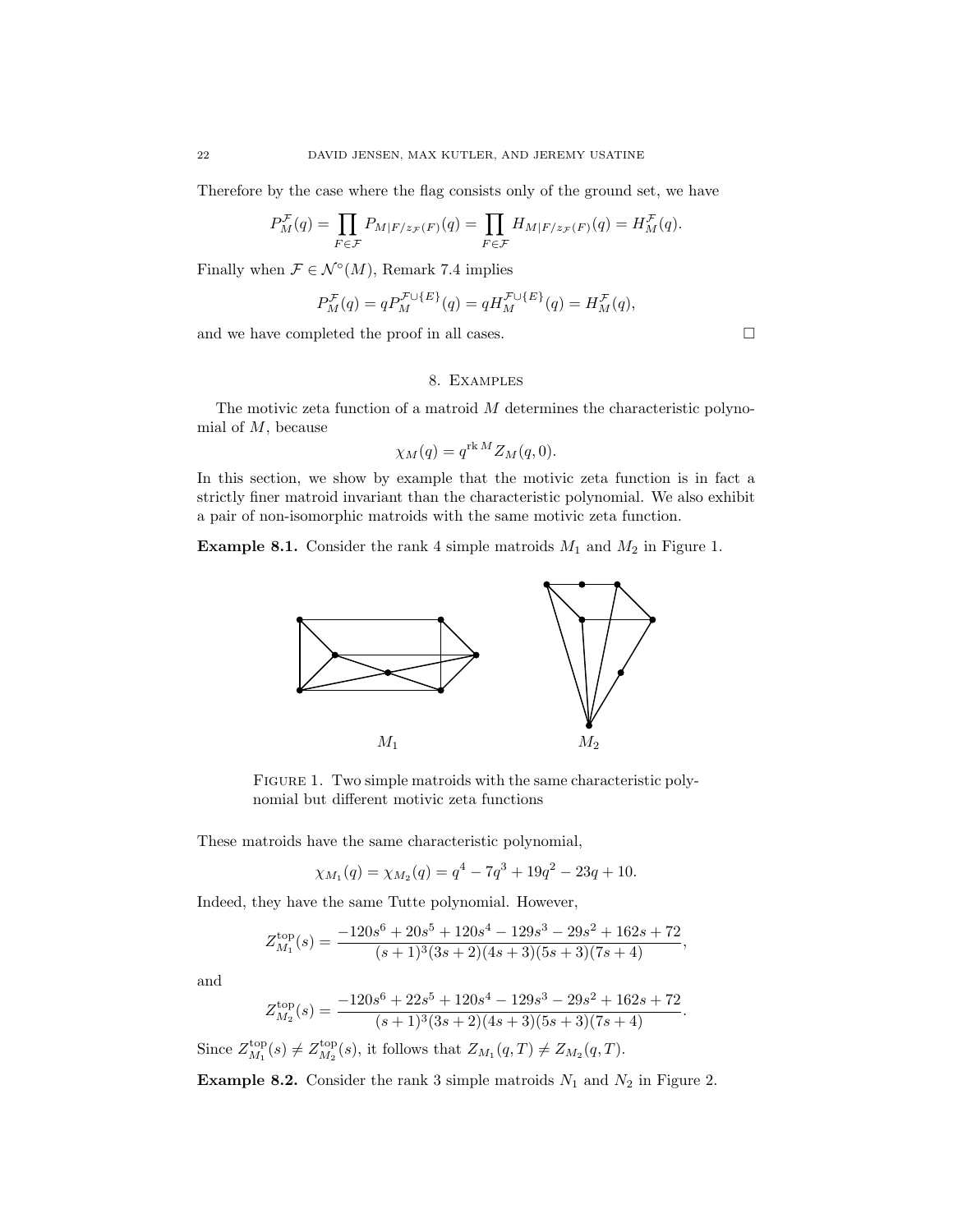

<span id="page-22-1"></span>FIGURE 2. Two non-isomorphic simple matroids with the same motivic zeta function

The matroids  $N_1$  and  $N_2$  are not isomorphic. For instance,  $N_1$  contains two 3element flats of rank 2 with empty intersection, whereas no such pair of flats exists in  $N_2$ . Nevertheless,  $Z_{N_1}(q,T)$  and  $Z_{N_2}(q,T)$  are both equal to

$$
\begin{aligned} \frac{1}{(q-T)^2(q^2-T^3)(q^3-T^7)}(q-1)\Big(3q^4T^3-q^3T^4-11q^2T^5+q^6+5q^5T\\ &+3q^4T^2-6q^3T^3+18q^2T^4+6qT^5-6q^5\\ &-18q^4T+6q^3T^2-3q^2T^3-5qT^4-T^5\\ &+11q^4+q^3T-3q^2T^2\Big). \end{aligned}
$$

## 9. Building sets and motivic zeta functions

<span id="page-22-0"></span>The main results of this paper may be viewed as statements in terms of the maximal building set in the lattice of flats of a matroid. In this section, we indicate how our results may be extended to the more general framework of arbitrary building sets. For an example of the utility of such generalizations, consider [Definition 1.1.](#page-1-0) One might reasonably ask why we choose to define the zeta functions in this way, as opposed to directly defining them as the rational functions appearing in [Theo](#page-8-1)[rem 3.1.](#page-8-1) An answer is given by [Theorem 9.5:](#page-23-0) the definition of a zeta function as a lattice sum is more "intrinsic," while the expression of it as a rational function depends on a choice of building set.

9.1. Building sets. Before giving the generalizations of our results, we first survey the basic definitions and properties of building sets. Building sets and nested sets for (semi)lattices were introduced by Feichtner and Kozlov [\[FK04\]](#page-27-12) to generalize notions used in De Concini and Procesi's work on wonderful compactifications [\[DCP95\]](#page-27-11).

**Definition 9.1.** Let M be a matroid, and let  $\mathcal{L}$  be its lattice of flats. A subset  $\mathscr{G}$ of  $\mathcal{L}_{>cl(\emptyset)}$  is a **building set** if for any  $X \in \mathcal{L}_{>cl(\emptyset)}$  the set max  $\mathscr{G}_{\leq X} = \{G_1, \ldots, G_k\}$ satisfies the following: there is an isomorphism of partially ordered sets

$$
\varphi_X \colon \prod_{i=1}^k \text{[cl}(\emptyset), G_i] \xrightarrow{\sim} \text{[cl}(\emptyset), X]
$$

such that  $\varphi_X(\text{cl}(\emptyset),...,G_i,...,\text{cl}(\emptyset)) = G_i$  for  $i = 1,...,k$ . The set  $\text{fact}_{\mathscr{G}}(X) =$  $\max \mathscr{G}_{\leq X}$  is called the set of **factors** of X in  $\mathscr{G}$ .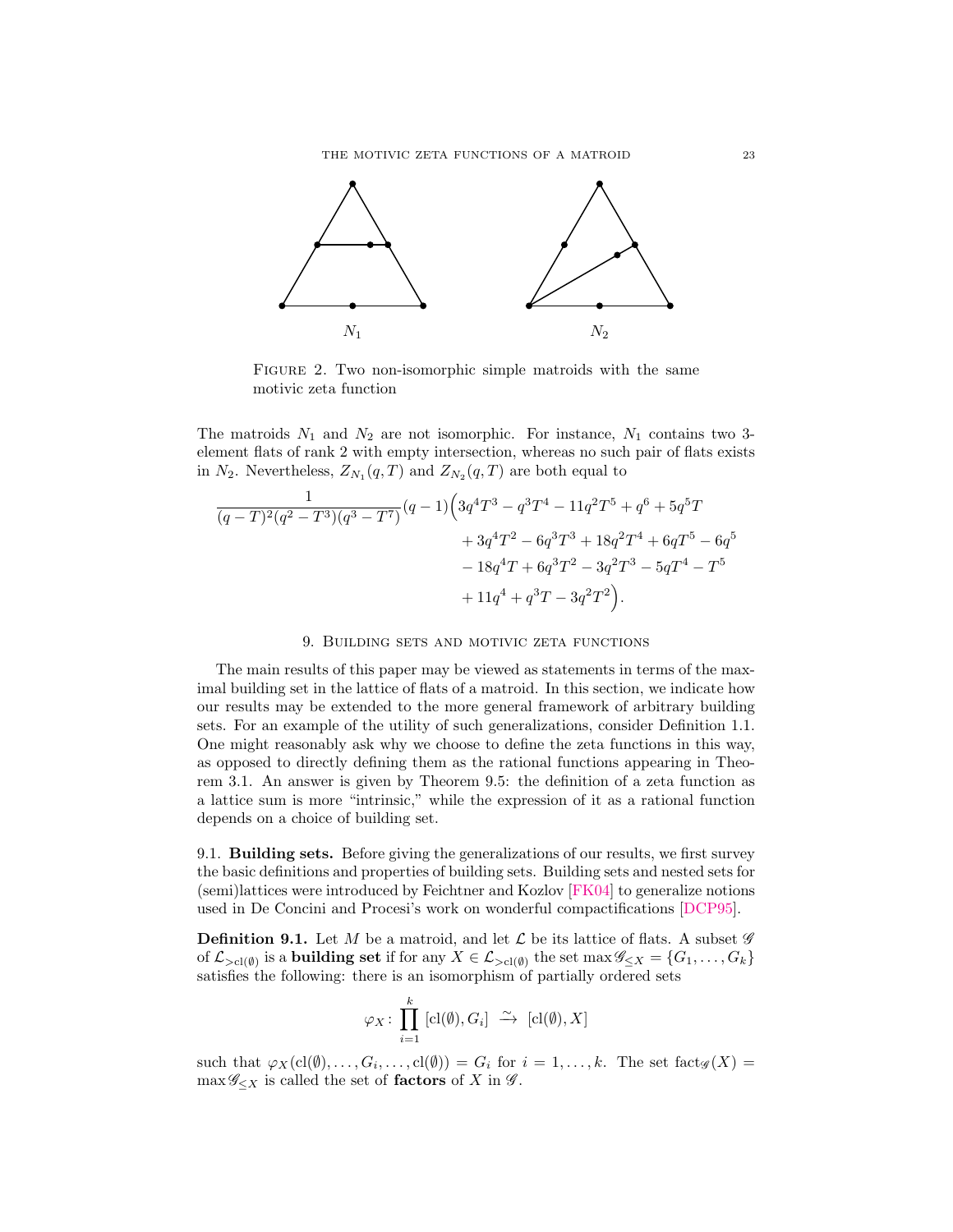We note that there is always a maximal building set  $\mathscr{G}_{\text{max}} = \mathcal{L}_{>cl(\emptyset)}$ . There is also a minimal building set  $\mathscr{G}_{\text{min}}$ , which consists of all  $G \in \mathcal{L}_{>cl(\emptyset)}$  such that the interval  $[c(\emptyset), G]$  cannot be decomposed as a product of smaller intervals. That is, a flat G is in  $\mathscr{G}_{\text{min}}$  if and only if the restriction  $M|G$  is a connected matroid of positive rank.

**Definition 9.2.** Let  $\mathscr G$  be a building set in  $\mathscr L$ . A subset  $\mathscr S \subseteq \mathscr G$  is nested if, for any set of pairwise incomparable elements  $G_1, \ldots, G_t \in \mathcal{S}$  with  $t \geq 2$ , the join  $G_1 \vee \cdots \vee G_t$  does not belong to  $\mathscr G$ . The nested sets in  $\mathscr G$  form an abstract simplicial complex, the **nested set complex**, which we denote by  $\mathcal{N}(M, \mathscr{G})$ .

We set

$$
\mathcal{N}^*(M, \mathscr{G}) = \{ \mathcal{S} \in \mathcal{N}(M, \mathscr{G}) \mid \mathrm{fact}_{\mathscr{G}}(E) \subseteq \mathcal{S} \}
$$

and

$$
\mathcal{N}^{\circ}(M,\mathscr{G})=\mathcal{N}(M,\mathscr{G})\setminus \mathcal{N}^*(M,\mathscr{G}).
$$

If  $S \in \mathcal{N}(M, \mathscr{G})$  is a nested set and  $F \in \mathcal{S}$ , then we let  $z_{\mathcal{S}}(F) = \bigvee \mathcal{S}_{\leq F}$ .

**Remark 9.3.** A subset  $\mathcal{F}$  of  $\mathcal{L}_{>cl(\emptyset)}$  is nested with respect to the maximal building set if and only if  $\mathcal F$  is a flag of flats. That is,

$$
\mathcal{N}(M, \mathcal{G}_{\max}) = \mathcal{N}(M), \quad \mathcal{N}^*(M, \mathcal{G}_{\max}) = \mathcal{N}^*(M), \quad \text{and} \quad \mathcal{N}^\circ(M, \mathcal{G}_{\max}) = \mathcal{N}^\circ(M).
$$

As in [subsection 2.2,](#page-6-1) we have fans

$$
\Sigma(M,\mathscr{G}) = \{ \sigma_{\mathcal{S}} \mid \mathcal{S} \in \mathcal{N}(M,\mathscr{G}) \}
$$

and

$$
\Sigma^{\circ}(M,\mathscr{G}) = \{\sigma_{\mathcal{S}} \mid \mathcal{S} \in \mathcal{N}^{\circ}(M,\mathscr{G})\}.
$$

When M is loopless, the support of  $\Sigma(M, \mathscr{G})$  (resp.  $\Sigma^{\circ}(M, \mathscr{G}))$  is  $\text{Trop}(M) \cap \mathbb{R}_{\geq 0}^E$ (resp. Trop $(M) \cap \partial \mathbb{R}_{\geq 0}^E$ ) [\[FS05,](#page-27-17) Theorem 4.1]. The fans  $\Sigma(M, \mathscr{G})$  and  $\Sigma^{\circ}(M, \overline{\mathscr{G}})$ are also unimodular by [\[FY04,](#page-27-0) Proposition 2].

For each  $S \in \mathcal{N}(M, \mathscr{G})$ , the function  $w \mapsto M_w$  is constant on relint( $\sigma_S$ ) [\[FS05,](#page-27-17) Theorem 4.1]. We let  $M_{\mathcal{S}}$  denote the matroid  $M_w$  for any  $w \in \text{relint}(\sigma_{\mathcal{S}})$ . It is clear that  $M_{\mathcal{S}} = M_{\mathcal{S} \cup \text{fact}_{\mathscr{G}}}(E)$ , where E is the ground set of M. Feichtner and Sturmfels give the following direct sum decomposition of  $M_s$ , generalizing [Proposition 2.9.](#page-7-1)

<span id="page-23-1"></span>**Proposition 9.4.** [\[FS05,](#page-27-17) Theorem 4.4] Let M be a loopless matroid, let  $\mathscr G$  be a building set in  $\mathcal{L}_M$ , and let  $\mathcal{S} \in \mathcal{N}^*(M, \mathscr{G})$ . Then

$$
M_{\mathcal{S}} = \bigoplus_{F \in \mathcal{S}} M|F/z_{\mathcal{S}}(F).
$$

We note that [Proposition 9.4](#page-23-1) implies that  $\chi_{M_{\mathcal{S}}}(q)$  is divisible by  $(q-1)^{\#\mathcal{S}}$ .

9.2. Building sets and rationality of the motivic zeta functions. We are now prepared to generalize the results of the paper to arbitrary building sets. We begin with a generalization of [Theorem 3.1,](#page-8-1) which shows that each choice of building set yields a rational formula for the motivic zeta functions of a matroid.

<span id="page-23-0"></span>**Theorem 9.5.** Let M be a matroid, and let  $\mathscr G$  be a building set in its lattice of flats. Then

$$
Z_M(q,T) = q^{-\operatorname{rk} M} \sum_{\mathcal{S} \in \mathcal{N}(M,\mathscr{G})} \frac{\chi_{M_{\mathcal{S}}}(q)}{(q-1)^{\# \mathcal{S}}} \prod_{F \in \mathcal{S}} (q-1) \frac{q^{-\operatorname{rk} F} T^{\# F}}{1-q^{-\operatorname{rk} F} T^{\# F}},
$$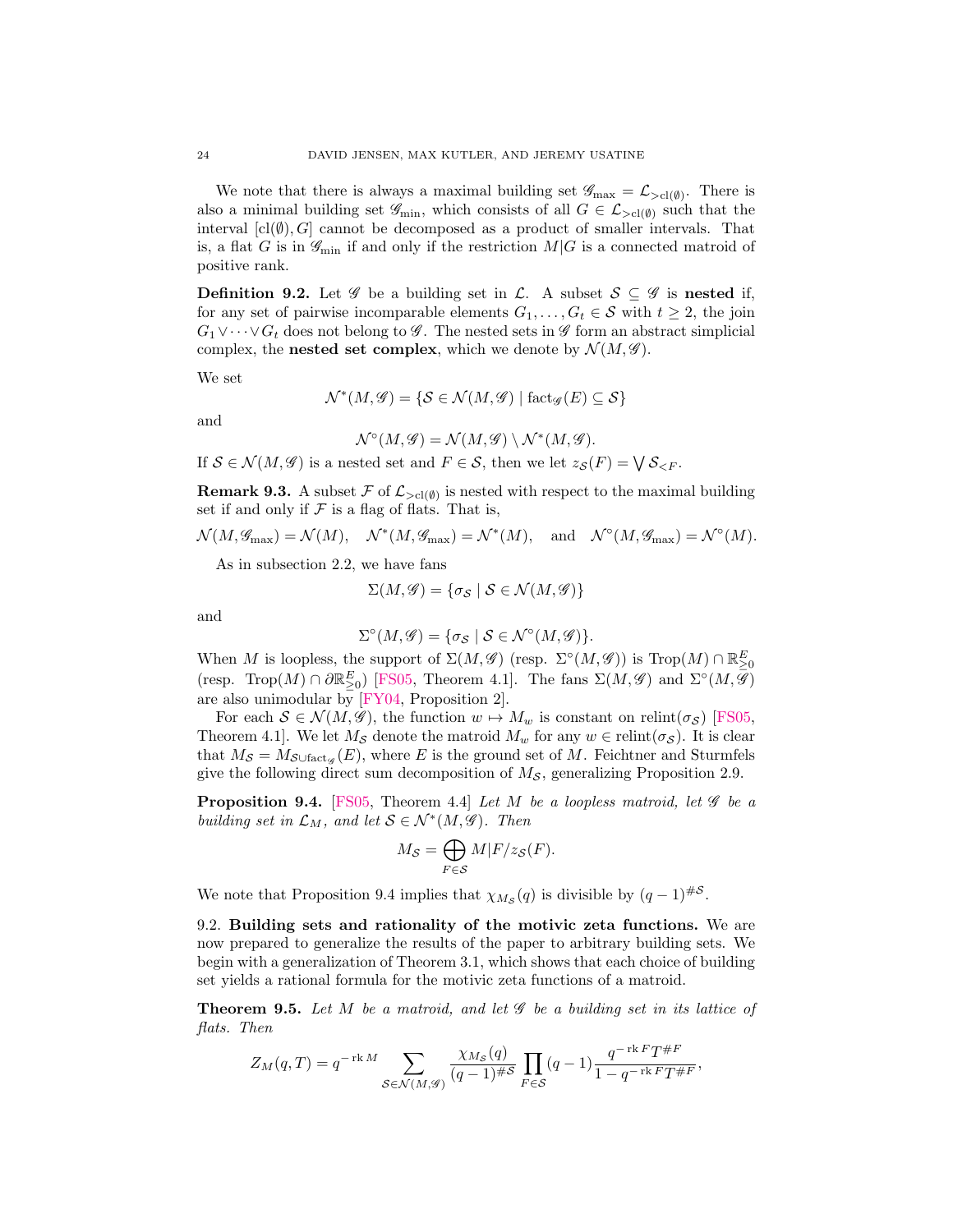$$
Z_M^0(q,T) = q^{-\text{rk }M} \sum_{\mathcal{S} \in \mathcal{N}^*(M,\mathcal{G})} \frac{\chi_{M_{\mathcal{S}}}(q)}{(q-1)^{\# \mathcal{S}}} \prod_{F \in \mathcal{S}} (q-1) \frac{q^{-\text{rk }F} T^{\# F}}{1 - q^{-\text{rk }F} T^{\# F}},
$$

and

$$
\overline{Z}_M(q,T) = q^{-(\operatorname{rk} M-1)} \sum_{\mathcal{S} \in \mathcal{N}^\diamond(M, \mathscr{G})} \frac{\overline{\chi}_{M_{\mathcal{S}}}(q)}{(q-1)^{\# \mathcal{S}}} \prod_{F \in \mathcal{S}} (q-1) \frac{q^{-\operatorname{rk} F} T^{\# F}}{1-q^{-\operatorname{rk} F} T^{\# F}}
$$

*Proof.* The proof is identical to the proof of [Theorem 3.1,](#page-8-1) with the fans  $\Sigma(M, \mathscr{G})$ and  $\Sigma^{\circ}(M, \mathscr{G})$  replacing  $\Sigma(M)$  and  $\Sigma^{\circ}(M)$ , respectively.

One consequence of [Theorem 9.5](#page-23-0) is the following. If M is a matroid and  $\mathscr G$  is a building set in its lattice of flats, then any additive group homomorphism out of  $\mathbb{Z}[q^{\pm 1}][T]_{\rm rat}$  induces a specialization of  $Z_M(q,T)$  (resp.  $Z_M^0(q,T), \overline{Z}_M(q,T)$ ). This specialization is equal to a sum over  $\mathcal{N}(M, \mathscr{G})$  (resp.  $\mathcal{N}^*(M, \mathscr{G})$ ,  $\mathcal{N}^{\circ}(M, \mathscr{G})$ ), and the value of this alternating sum is independent of the choice of building set  $\mathscr{G}$ . We note that this is analogous to the situation in algebraic geometry, where the motivic Igusa zeta function of a hypersurface  $X$  may be used to prove that certain expressions in the Grothendieck ring, which are written in terms of a chosen log resolution of X, are in fact independent of the choice of log resolution.

For example, [Theorem 9.5](#page-23-0) may be combined with the functional equation of [Theorem 1.6](#page-2-0) to obtain the following generalization of [Corollary 1.8.](#page-3-1)

<span id="page-24-0"></span>Corollary 9.6. Let  $M$  be a matroid, and let  $\mathscr G$  be a building set in its lattice of flats. Then

$$
\sum_{\mathcal{S}\in\mathcal{N}^{\circ}(M,\mathcal{G})}(-1)^{\#S}\overline{\chi}_{\mathcal{S}}(q)=q^{\text{rk }M-1}\overline{\chi}_{M}(q^{-1}).
$$

9.3. Building sets and Poincaré polynomials. The Euler-Poincaré polynomials  $P_M^{\mathcal{F}}(q)$  defined for the maximal building set are easily generalized to arbitrary building sets.

**Definition 9.7.** Let M be a matroid on ground set E, and let  $\mathscr G$  be a building set in its lattice of flats. For a nested set  $S \in \mathcal{N}(\mathscr{G},M)$ , we define the  $\mathscr{G}\text{-Euler-Poincaré}$ polynomial of  $M$  at  $S$  to be

$$
P_{M,\mathscr{G}}^{\mathcal{S}}(q) = \sum_{\substack{\mathcal{T} \in \mathcal{N}(M,\mathscr{G}) \\ \mathcal{T} \supseteq \mathcal{S}}} \frac{\chi_{M_{\mathcal{T}}}(q)}{(q-1)^{\# \mathcal{T}}} \in \mathbb{Z}[q].
$$

We define the  $\mathscr G$ -Euler-Poincaré polynomial of M to be

$$
P_{M,\mathscr{G}}(q) = P_{M,\mathscr{G}}^{\text{fact}_{\mathscr{G}}(E)}(q) = \sum_{\mathcal{S} \in \mathcal{N}^*(M,\mathscr{G})} \frac{\chi_{M_{\mathcal{S}}}(q)}{(q-1)^{\# \mathcal{S}}}.
$$

**Remark 9.8.** If M is a matroid on ground set E and  $S \in \mathcal{N}(M, \mathscr{G})$ , then it follows from the definition that  $P_{M,\mathscr{G}}^{\mathcal{S}}(q) = q^{\#(\text{fact}_{\mathscr{G}}(E)\setminus S)} P_{M,\mathscr{G}}^{\text{SUfact}_{\mathscr{G}}(E)}$ . Note that, in all cases,  $P_{M, \mathscr{G}}^{\mathcal{S}}$  is a polynomial of degree rk  $M - \#S$ .

**Remark 9.9.** If M is realized by a hyperplane arrangement  $A$ , then there is a wonderful model  $Y_{\mathscr{G}}$  determined by the building set  $\mathscr{G}$ . The model  $Y_{\mathscr{G}}$  is a compactification of the complement of  $A$ , with strata indexed by the nested set complex  $\mathcal{N}(M, \mathcal{G})$  [\[DCP95\]](#page-27-11). If  $D_{\mathcal{S}}$  is the closure of the stratum in  $Y_{\mathcal{G}}$  corresponding to  $S \in \mathcal{N}(M, \mathscr{G})$ , then  $P_{M, \mathscr{G}}^S(\mathbb{L}) = [D_{\mathcal{S}}] \in K_0(\mathbf{Var}_{\mathbb{C}})$ .

.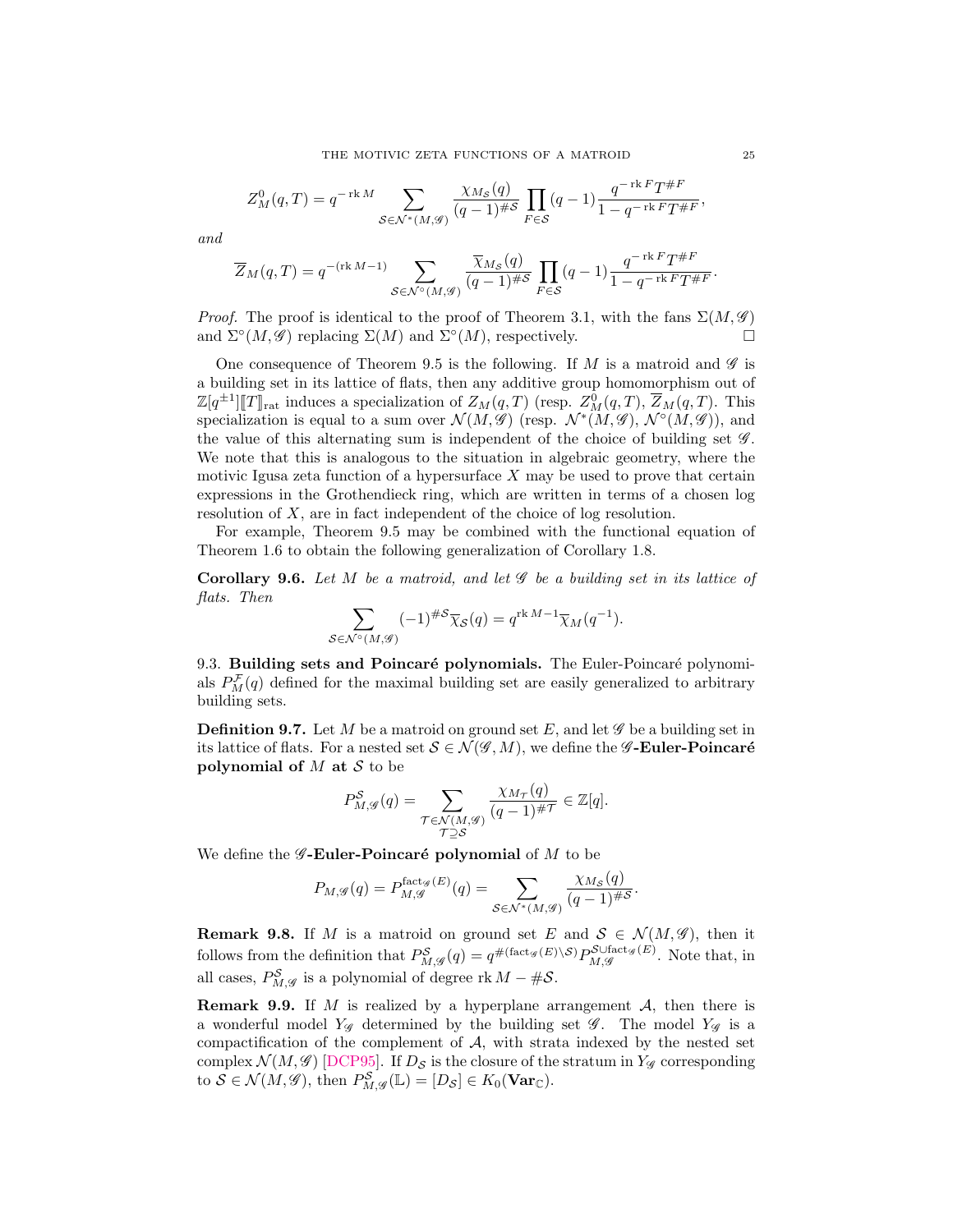As in [section 4,](#page-11-0) we shall see that the *G*-Euler-Poincaré polynomial  $P_{M,\mathscr{G}}$  yields the Hilbert series of a certain cohomology ring, the following generalization of  $D^{\bullet}(M)$ .

**Definition 9.10.** [\[FY04\]](#page-27-0) Let M be a matroid, and let  $\mathscr G$  be a building set in its lattice of flats  $\mathcal{L}$ . The **G**-cohomology ring of M is the graded algebra

$$
D^{\bullet}(M,\mathscr{G})=\bigoplus_i D^i(M,\mathscr{G})=\mathbb{Z}[\{x_G\}_{G\in\mathscr{G}}]/\mathcal{I}_{\mathscr{G}},
$$

where each  $x_G$  has degree 2, and  $\mathcal{I}_{\mathscr{G}}$  is the ideal generated by

$$
\prod_{i=1}^k x_{G_i}, \quad \text{for } \{G_1, \dots, G_k\} \notin \mathcal{N}(M, \mathcal{G}),
$$

and

$$
\sum_{G \supseteq A} x_G
$$
, for *A* an atom of *L*.

We now define analogues of the polynomials  $H_M^{\mathcal{F}}(q)$ .

**Definition 9.11.** Let M be a matroid, and let  $\mathscr G$  be a building set in its lattice of flats. For  $S \in \mathcal{N}^*(M, \mathscr{G})$ , let

$$
H_{M,\mathcal{G}}^{\mathcal{S}}(q) = \sum_{\substack{\mathcal{T} \in \mathcal{N}(M,\mathcal{G}) \\ \mathcal{T} \cup \mathcal{S} \in \mathcal{N}(M,\mathcal{G})}} \prod_{F \in \mathcal{T}} \left( [\text{rk } F - \text{rk } z_{\mathcal{T} \cup \mathcal{S}}(F)]_q - 1 \right) \in \mathbb{Z}[q]
$$

and for  $S \in \mathcal{N}(M, \mathscr{G})$ , set

$$
H^{\mathcal{S}}_{M, \mathcal{G}}(q) = q^{\#(\text{fact}_{\mathcal{G}}(E) \backslash \mathcal{S})} H^{\mathcal{S} \cup \text{fact}_{\mathcal{G}}(E)}_{M, \mathcal{G}}(q).
$$

Define also

$$
H_{M,\mathscr G}(q)=H_{M,\mathscr G}^{\operatorname{fact}_{\mathscr G}(E)}(q)=\sum_{\mathcal S\in\mathcal N(M,\mathscr G)}\prod_{F\in\mathcal S}\left([\operatorname{rk} F-\operatorname{rk} z_{\mathcal S}(F)]_q-1\right).
$$

It follows from [\[FY04,](#page-27-0) Section 3, Corollary 1] that

$$
H_{M,\mathscr{G}}(q^2) = \sum_{i\geq 0} \text{rk}_{\mathbb{Z}} D^i(M,\mathscr{G}) q^i.
$$

Therefore, the following generalization of [Theorem 1.7](#page-3-0) may be proved by showing that  $P_{M,\mathscr{G}}(q) = H_{M,\mathscr{G}}(q)$  for every loopless matroid M.

<span id="page-25-0"></span>**Theorem 9.12.** Let  $M$  be a loopless matroid, and let  $\mathscr G$  be a building set in its lattice of flats. Then

$$
P_{M,\mathscr{G}}(q^2) = \sum_{i\geq 0} \text{rk}_{\mathbb{Z}} D^i(M,\mathscr{G}) q^i.
$$

More generally, the polynomials  $P^{\mathcal{S}}_{M, \mathcal{G}}$  and  $H^{\mathcal{S}}_{M, \mathcal{G}}$  agree for any nested set  $\mathcal{S}$ .

<span id="page-25-1"></span>**Theorem 9.13.** Let M be a loopless matroid, let  $\mathscr G$  be a building set in  $\mathcal L_M$ , and let  $S \in \mathcal{N}(M, \mathscr{G})$  be a nested set. Then

$$
P_{M,\mathcal{G}}^{\mathcal{S}}(q) = H_{M,\mathcal{G}}^{\mathcal{S}}(q).
$$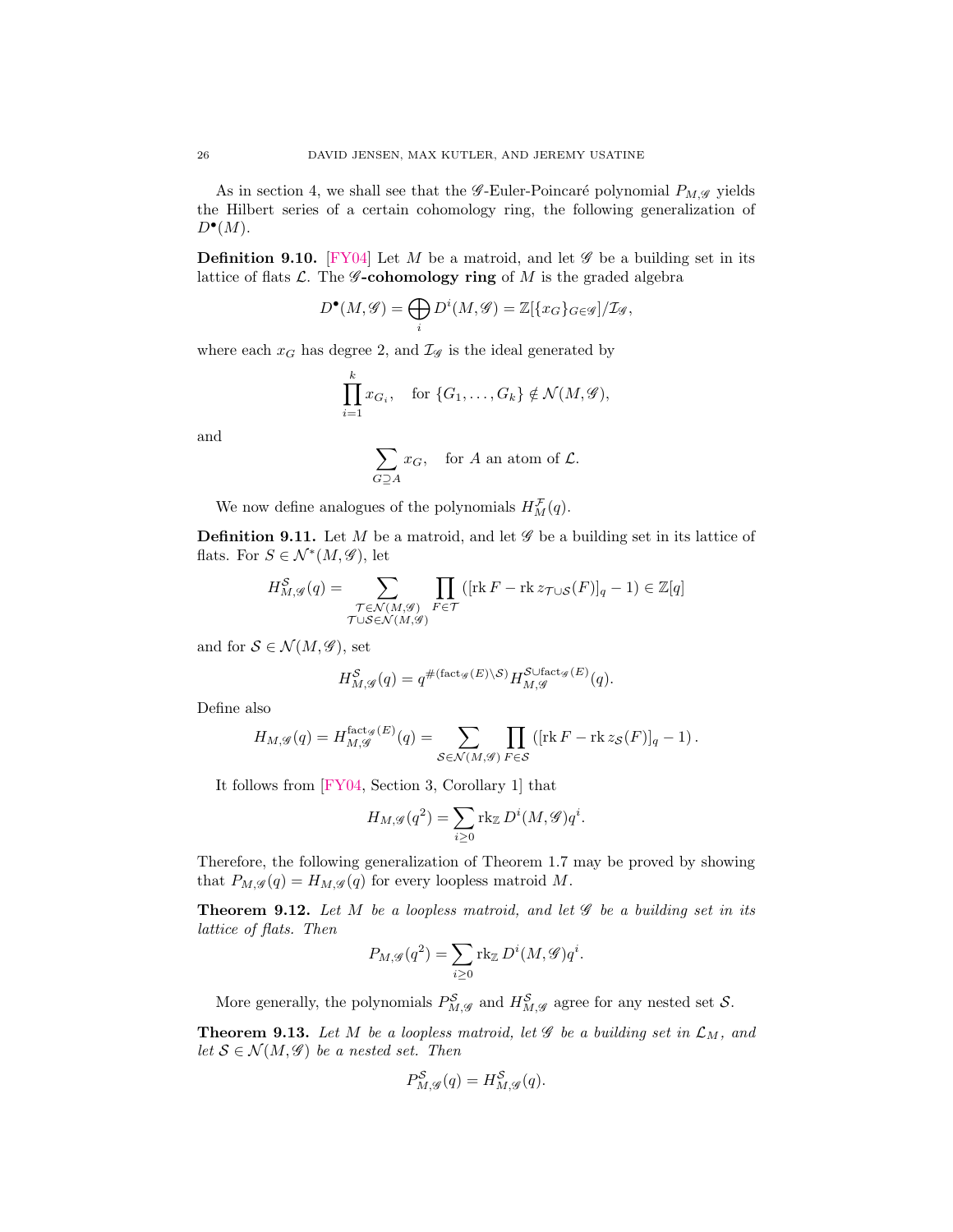The proofs of [Theorem 9.12](#page-25-0) and [Theorem 9.13](#page-25-1) are broadly analogous to the proofs of the special cases, [Theorem 1.7](#page-3-0) and [Proposition 7.6,](#page-20-0) respectively, given above. For brevity, we omit these proofs here. However, we note that in order to generalize the methods used for  $\mathscr{G}_{\text{max}}$  to arbitrary building sets, it is useful to understand how a building set for  $M$  gives rise to a building set for any matroid minor of M. The following proposition accomplishes this.

<span id="page-26-3"></span>**Proposition 9.14.** Let M be a matroid on ground set E, let  $\mathscr G$  be a building set in its lattice of flats  $\mathcal{L}$ , and let  $X \in \mathcal{L}$  be a flat. Then

$$
\mathscr{G}|X = \mathscr{G}_{\leq X} = \{ G \in \mathscr{G} \mid G \subseteq X \}
$$

is a building set in the lattice of flats of the restriction  $M|X$ , and

$$
\mathscr{G}/X = \{ G \vee X \mid G \in \mathscr{G} \setminus \mathscr{G}_{\leq X} \}
$$

is a building set in the lattice of flats of the contraction  $M/X$ .

We remark that [Proposition 9.14](#page-26-3) may be proved using the main results of [\[FK04\]](#page-27-12).

9.4. Building sets and the topological zeta function. In  $\lbrack \text{vdV18} \rbrack$ , the topological zeta function of a finite, ranked, atomic lattice  $\mathcal L$  with respect to a building set  $\mathscr G$  is defined to be

$$
Z_{\mathcal{L},\mathcal{G}}(s) = \sum_{\mathcal{S} \in \mathcal{N}(M,\mathcal{G})} \sum_{\substack{\mathcal{T} \in \mathcal{N}(M,\mathcal{G}) \\ \mathcal{T} \supseteq \mathcal{S}}} (-1)^{\# \mathcal{T} - \# \mathcal{S}} H_{M,\mathcal{G}}^{\mathcal{T}}(1) \prod_{F \in \mathcal{S}} \frac{1}{(\# F)s + \mathrm{rk}\, F}.
$$

The main theorem of [\[vdV18\]](#page-27-5) is that this definition is independent of the choice of building set  $\mathscr G$ . In the case where  $\mathscr L$  is the lattice of flats of a simple matroid M, the results of this section provide an alternate proof of this independence, as follows.

By definition of  $P_{M,\mathscr{G}}^{\mathcal{S}}$  and Möbius inversion in  $\mathcal{N}(M,\mathscr{G})$ , we have

$$
\frac{\chi_{M_{\mathcal{S}}}(q)}{(q-1)^{\# \mathcal{S}}} = \sum_{\substack{\mathcal{T} \in \mathcal{N}(M, \mathcal{G}) \\ \mathcal{T} \supseteq \mathcal{S}}} (-1)^{\# \mathcal{T} - \# \mathcal{S}} P_{M, \mathcal{G}}^{\mathcal{T}}(q).
$$

Therefore, by [Theorem 9.5](#page-23-0) and [Theorem 9.13,](#page-25-1) we have

$$
Z_M^{\text{top}}(s) = \sum_{\mathcal{S} \in \mathcal{N}(M, \mathcal{G})} \frac{\chi_{M\mathcal{S}}(q)}{(q-1)^{\#S}} \Big|_{q=1} \prod_{F \in \mathcal{S}} \frac{1}{(\#F)s + \text{rk }F}
$$
  
= 
$$
\sum_{\mathcal{S} \in \mathcal{N}(M, \mathcal{G})} \sum_{\substack{\mathcal{T} \in \mathcal{N}(M, \mathcal{G})}} (-1)^{\#T - \#S} P_{M, \mathcal{G}}^{\mathcal{T}}(1) \prod_{F \in \mathcal{S}} \frac{1}{(\#F)s + \text{rk }F}
$$
  
= 
$$
Z_{\mathcal{L}, \mathcal{G}}(s).
$$

That is, the various rational expressions given by van der Veer are equal because each is equal to  $\mu_{\text{top}}(Z_M(q,T)).$ 

## **REFERENCES**

- <span id="page-26-0"></span>[AHK18] Karim Adiprasito, June Huh, and Eric Katz. Hodge theory for combinatorial geometries. Ann. of Math. (2), 188(2):381–452, 2018.
- <span id="page-26-2"></span>[AK06] Federico Ardila and Caroline J. Klivans. The Bergman complex of a matroid and phylogenetic trees. J. Combin. Theory Ser. B, 96(1):38–49, 2006.
- <span id="page-26-1"></span>[Bit04] Franziska Bittner. The universal Euler characteristic for varieties of characteristic zero. Compos. Math., 140(4):1011–1032, 2004.